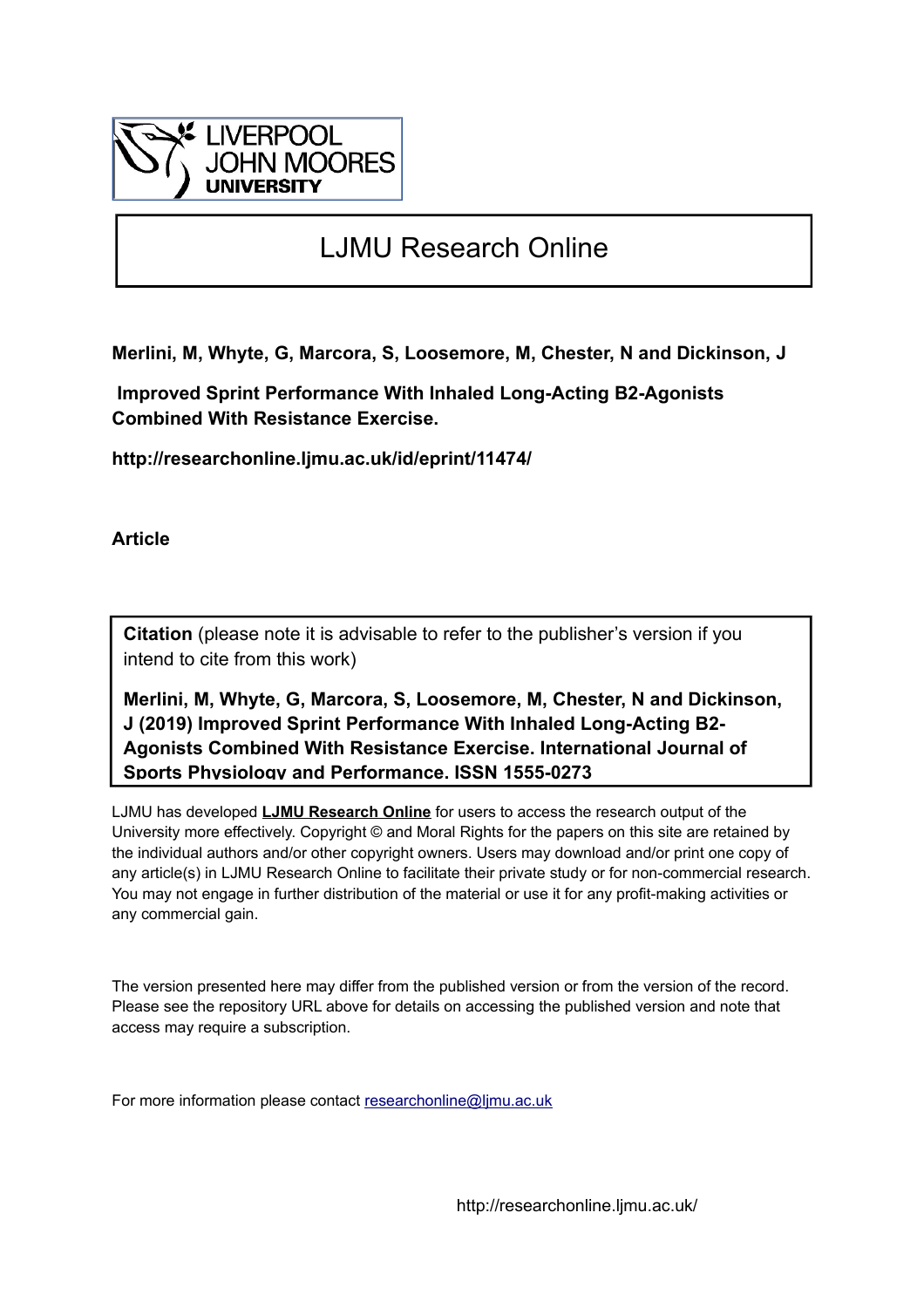*Note*. This article will be published in a forthcoming issue of the *International Journal of Sports Physiology and Performance*. The article appears here in its accepted, peer-reviewed form, as it was provided by the submitting author. It has not been copyedited, proofread, or formatted by the publisher.

**Section:** Original Investigation

Article Title: Improved Sprint Performance With Inhaled Long-Acting Β<sub>2</sub>-Agonists Combined With Resistance Exercise

Authors: Michele Merlini<sup>1</sup>, Greg Whyte<sup>2</sup>, Sam Marcora<sup>1</sup>, Mike Loosemore<sup>3</sup>, Neil Chester<sup>2</sup> and John Dickinson<sup>1</sup>

**Affiliations:** <sup>1</sup>School of Sport and Exercise Sciences, University of Kent, Chatham Maritime, UK. <sup>2</sup>Research Institute of Sport and Exercise Sciences, Liverpool John Moores University, Liverpool, UK. <sup>3</sup>The Institute of Sport, Exercise and Health, University College London, London, UK.

**Journal:** *International Journal of Sports Physiology and Performance*

**Acceptance Date:** March 8, 2019

©2019 Human Kinetics, Inc.

**DOI**:<https://doi.org/10.1123/ijspp.2018-0921>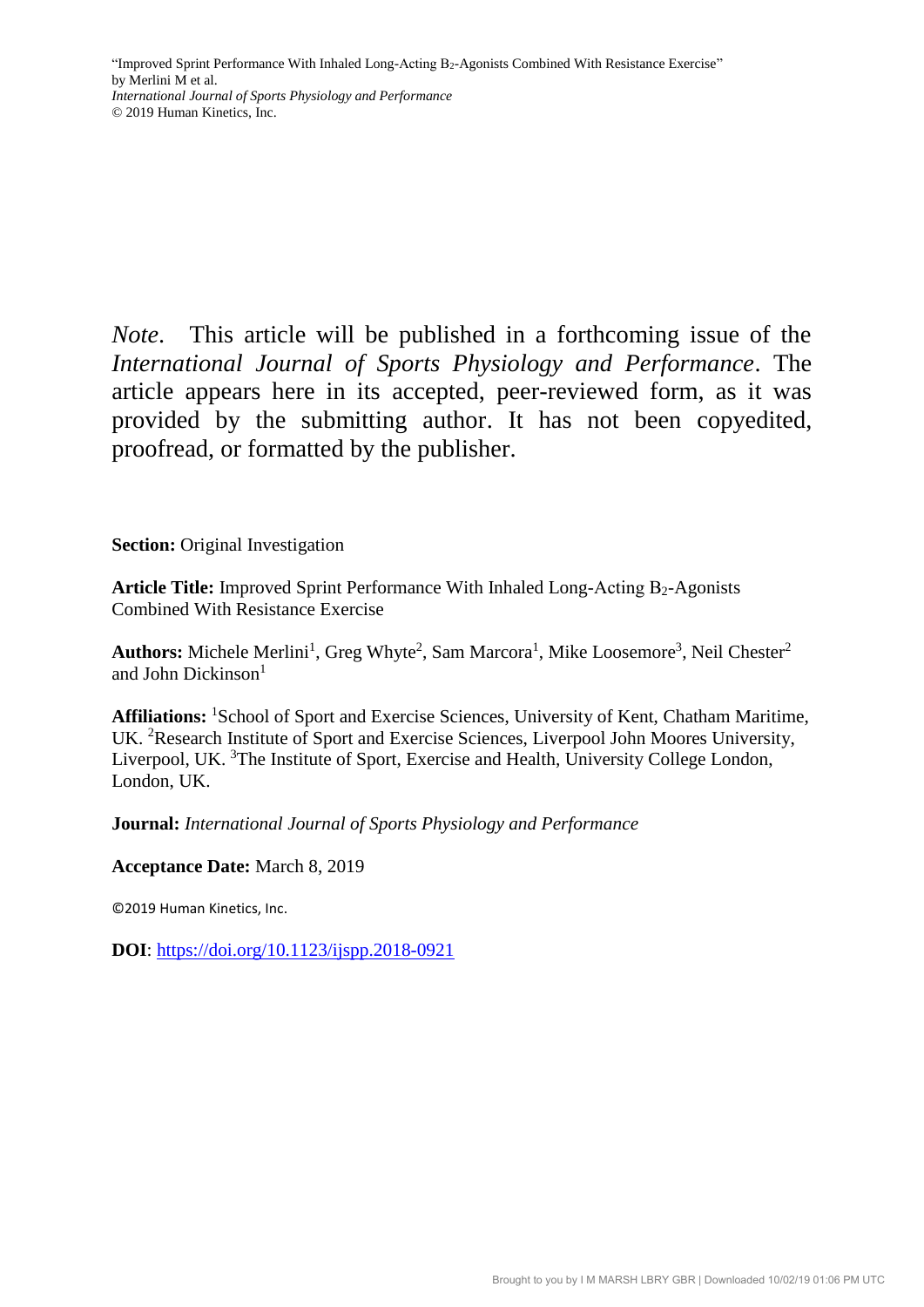# **Improved sprint performance with inhaled long-acting β2-agonists combined with resistance exercise**

Michele Merlini<sup>1</sup>, Greg Whyte<sup>2</sup>, Sam Marcora<sup>1</sup>, Mike Loosemore<sup>3</sup>, Neil Chester<sup>2</sup> and John

Dickinson<sup>1</sup>

School of Sport and Exercise Sciences, University of Kent, Chatham Maritime, UK

<sup>2</sup>Research Institute of Sport and Exercise Sciences, Liverpool John Moores University,

Liverpool, UK.

<sup>3</sup>The Institute of Sport, Exercise and Health, University College London, London, UK

## **Corresponding Author**

Michele Merlini School of Sport & Exercise Sciences University of Kent Chatham Maritime, Kent, ME4 4AG United Kingdom Email: [michele.merlini1986@gmail.com](mailto:michele.merlini1986@gmail.com)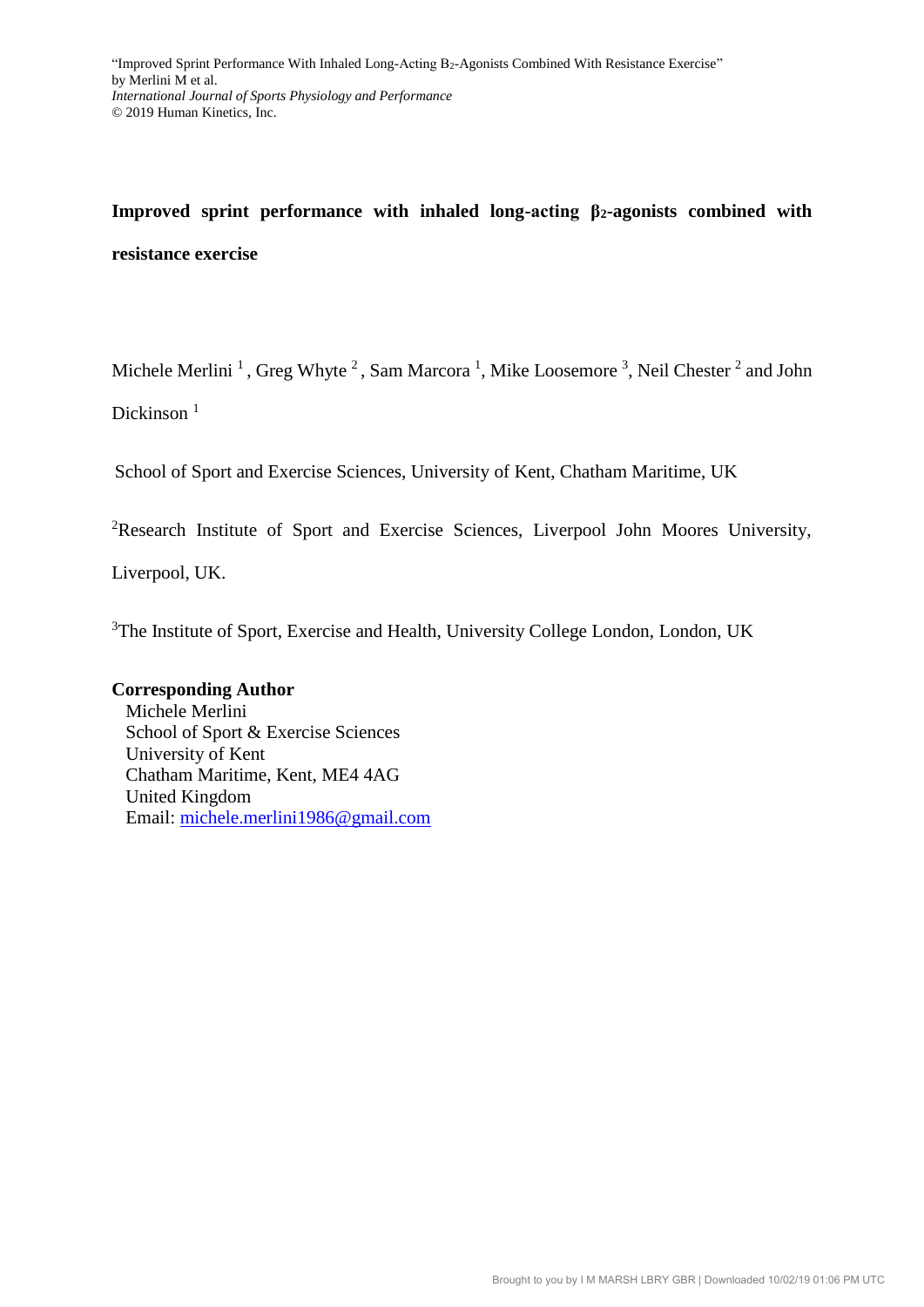#### **Abstract**

**Purpose**: To investigate the impact of twice daily inhalation of 100 µg of salmeterol or 12 µg of formoterol in addition to a strength and power training programme over a 5-wk period on 30-m sprint, strength, power, mood, stress, and skinfold thickness.

**Methods**: In a randomized single-blind study, 23 male and 15 female nonasthmatic, recreationally active individuals were recruited (mean  $\pm$  SD age 26.3  $\pm$  5.4 y, weight 76.2  $\pm$ 11.5 kg, height  $176.9 \pm 8.5$  cm). Participants completed 3 standardized whole-body strength and power training sessions per week for 5 wk. During the 5-wk training period they were assigned to a salmeterol (SAL), formoterol (FOR), or placebo (PLA) group. Participants used their inhaler twice per day as instructed and completed assessments of sprint, strength, and power at baseline and 1 wk after cessation of the training program. The assessments included 30-m sprint, vertical jump, 1-repetition-maximum (1RM) bench press, 1RM leg press, peak torque flexion and extension, anthropometric evaluation, and Rest-Q questionnaires.

**Results**: After 5 wk of strength and power training, 30-m sprint time reduced in FOR (0.29  $\pm$ 0.11 s,  $P = .049$ ) and SAL (0.35  $\pm$  0.05 s,  $P = .040$ ) groups compared with PLA (+0.01  $\pm$  0.11 s). No significant change was found in other assessments of strength, mood, or skinfold thickness.

**Conclusions**: When strength and power training is combined with the inhalation of FOR or SAL over a 5-wk period, moderately trained individuals experience an improvement in 30-m sprint performance.

**Key words**: performance, asthma, doping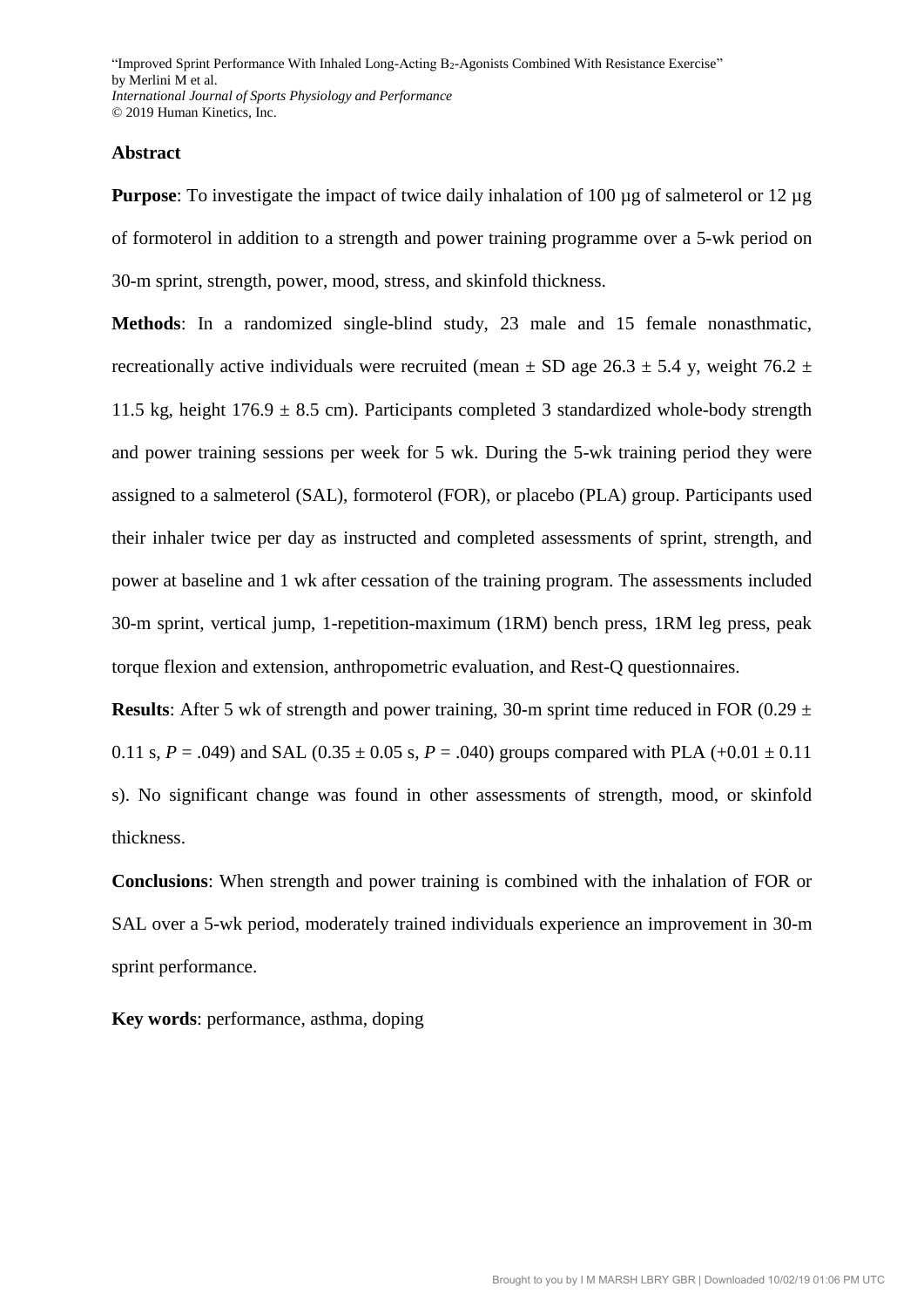#### **Introduction**

The 2019 World Anti-Doping Agency (WADA)<sup>1</sup> permits athletes to use inhaled therapeutic doses of β<sub>2</sub>-agonists salbutamol (1600 μg/d, no more than 800 μg in a 12-h period), formoterol (54  $\mu$ g/d), and salmeterol (200  $\mu$ g/d). However, there is some debate as to whether the current rules allow unscrupulous athletes, with and without asthma-related conditions, to use inhaled  $\beta_2$ -agonists for the purpose of benefitting from a potential ergogenic action.

Previous research investigating the acute and short term use (e.g. 2 weeks) of inhaled  $\beta_2$ -agonists suggests they do not have an ergogenic action on endurance performance.<sup>2</sup> Furthermore, endurance performance is not improved from acute doses of inhaled formoterol<sup>3</sup> and salmeterol. <sup>4</sup> However, moderately and highly trained individuals may experience enhanced strength and power performance from the acute use of short acting  $5$  and long acting  $\beta_2$ -Agonists.<sup>6</sup>

The mechanisms behind the ergogenic action from acute doses that have been observed in skeletal muscle include:  $\beta_2$ -adrenergic stimulation that counteracts exercise-induced reductions in Na<sup>+</sup>-K<sup>+</sup> ATPase maximum rate of activity, elevated glycolytic activity during high intensity exercise and enhanced rates of  $Ca^{2+}$  release and uptake from the sarcoplasmic reticulum.<sup>5</sup> Furthermore, increased anaerobic ATP utilisation has been suggested as a potential mechanism. <sup>6</sup> However, others have failed to demonstrate changes in peak force velocity, and have shown maximal strength deteriorates following acute oral terbutaline administration.<sup>7</sup>

Long-term use of  $β_2$ -Agonists also has the potential to produce an ergogenic action. Data from animal models suggests long-term  $\beta_2$ -adrenergic stimulation results in muscle hypertrophy.<sup>8</sup> Studies investigating the long-term  $\beta_2$ -adrenergic stimulation in humans suggest increases in skeletal muscle mass<sup>9</sup> and portioning of amino acids from oxidative loss toward protein synthesis <sup>10</sup> may occur. Furthermore, salbutamol has been shown to counteract a negative net protein balance following resistance training in males.<sup>11</sup> These changes to skeletal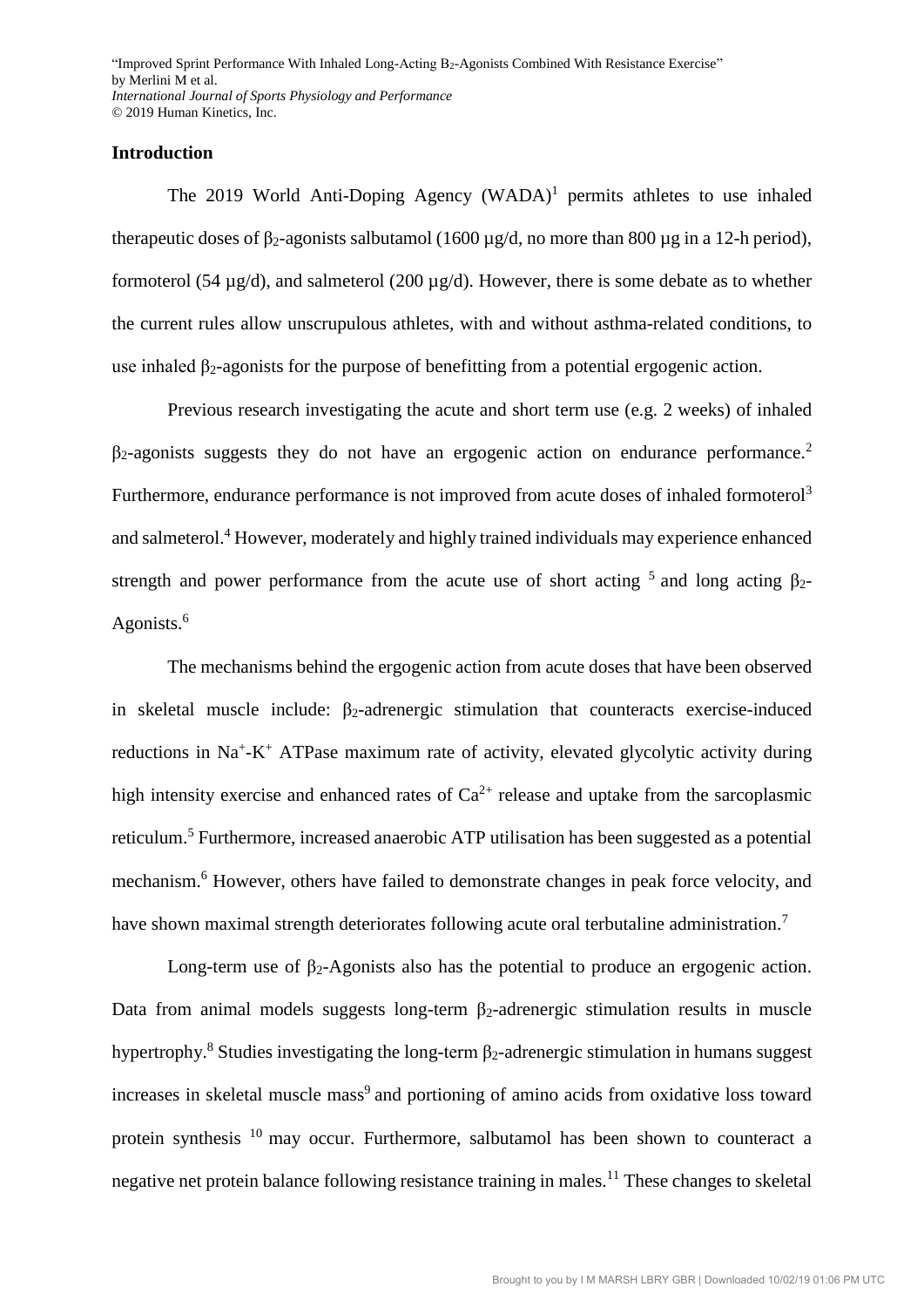muscle from long-term use of β<sub>2</sub>-Agonists has been shown to increase peak muscle strength<sup>12</sup> and power output, <sup>13</sup> whilst also inducing a slow-to-fast twitch muscle phenotype transition in humans.<sup>14</sup>

Long-term use of  $\beta_2$ -Agonists may also decrease body fat due to increased fat mobilization from adipose tissue<sup>13</sup>, decreased fat synthesis in adipose tissue and liver<sup>15</sup>, or a combination of both. <sup>16</sup> Although there is clear potential for ergogenic action with oral or supratherapeutic inhaled doses of  $\beta_2$ -Agonists, we do not know whether long term stimulation of  $\beta_2$ adrenoreceptors via therapeutic doses of long acting inhaled  $\beta_2$ -Agonists has a similar effect.

Endurance training has been shown to confound the ergogenic action of inhaled short acting  $\beta_2$ -Agonists<sup>17</sup>. However the ergogenic action of inhaled short acting  $\beta_2$ -Agonists is augmented with resistance training. <sup>9</sup> It is not known whether there is a similar interaction when long acting β2-Agonists are inhaled whilst engaging in strength training. This is a realistic consideration as athletes using long acting inhaled  $β<sub>2</sub>$ -Agonists (salmeterol or formoterol) are prescribed to do so on a daily basis, which may modify their response to strength and power training.

Accordingly, the purpose of this study was to investigate the impact of therapeutic doses of inhaled salmeterol or formoterol combined with a resistance exercise training programme on 30 m sprint, strength, power, mood, stress and skinfold thickness.

## **Methods**

The study procedure was approved by the Faculty of Science Research Ethics Committee at the University of Kent and followed the ethical principles for medical research involving human subjects set by the World Medical Association Declaration of Helsinki.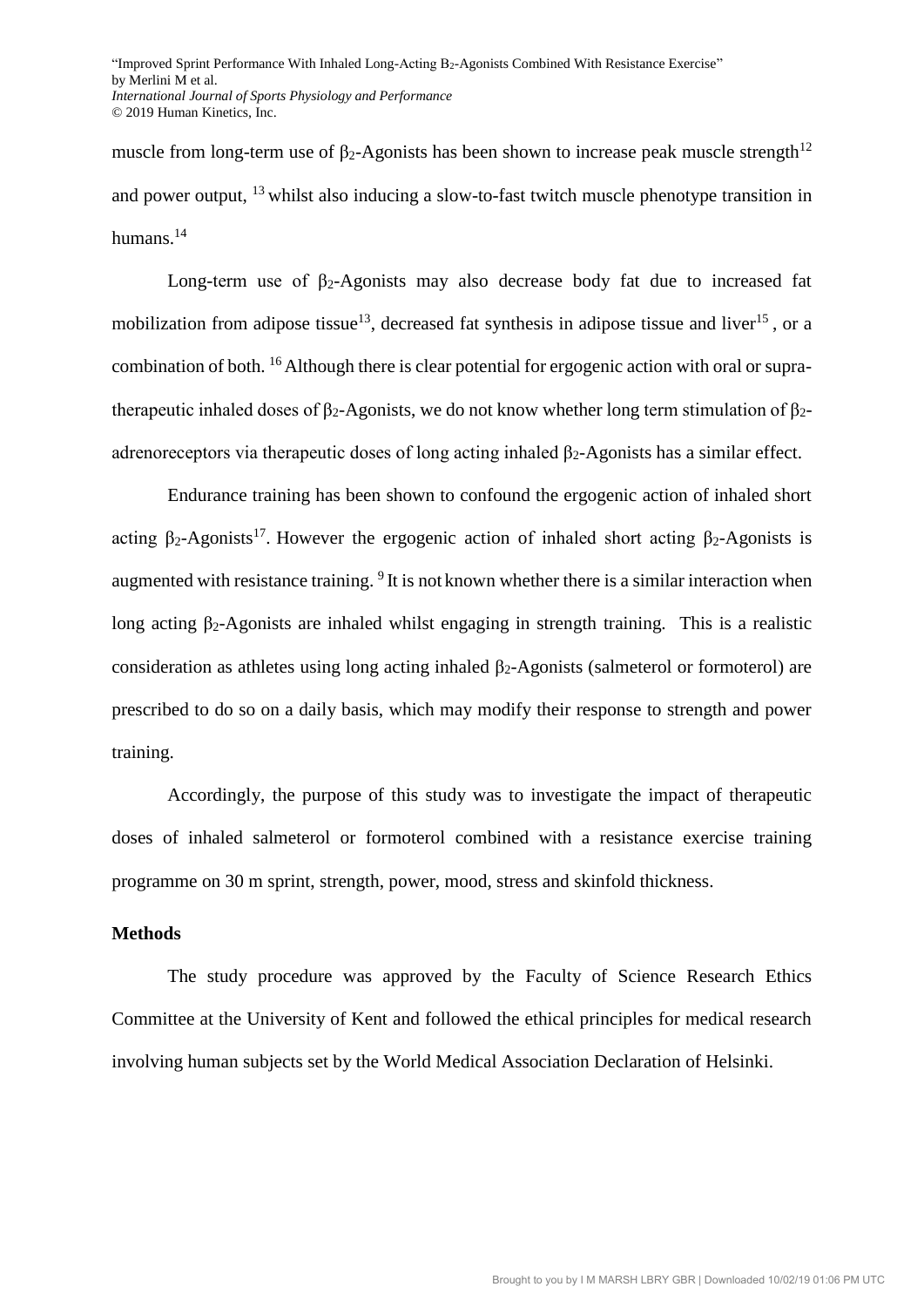To ensure none of our participants had asthma or exercise induced bronchospasm (EIB) they were required to declare they had no history of asthma diagnosis and objectively demonstrate this via a eucapnic voluntary hyperpnoea challenge (EVH).

Participants completed a series of assessments prior to and following a five week resistance exercise training programme, which included: 30 m sprint, peak concentric strength of the knee extensors and flexors, maximal one repetition of bench and leg press, vertical jump and skinfold thickness. Participants were randomly allocated to one of three treatments to be inhaled twice daily: placebo inhaler (PLA), 100 µg inhaled salmeterol (SAL) or 12 µg inhaled formoterol (FOR). Over the course of five weeks participants administered their inhaler as instructed and completed supervised strength and power training sessions three times per week. The training programme included lower body and upper body exercises that progressed appropriately over the five weeks. Sprint training focused on quickness and coordination. To assess the status of recovery from day to day training the participants completed the Recovery-Stress questionnaire (figure 1).

**Participants:** We initially recruited twenty-four male participants however one male participant withdrew from the study due to an injury not related to the study in week four. We therefore had twenty-three healthy recreationally active males (mean  $\pm$  SD: age 27.9  $\pm$  5.5 years; height  $179.8 \pm 7.3$  cm; weight,  $78.8 \pm 10.3$  kg) and fifteen recreational active females (age 24.1  $\pm$  4.1 years; weight 65.4  $\pm$  9.5 kg; height 168  $\pm$  4.3 cm) who volunteered for the study, provided informed consent and completed the study. All participants had been involved in strength and power activities over the past year during their weekly training habits. The heterogeneous nature of the male participants taking part in the study was characterised by their involvement in a variety of sports at an amateur competitive level including: football  $(n = 9)$ ; basketball (n = 4); track and field (n = 2); martial arts (n = 3); swimming (n = 1); running (n = 2); and cycling  $(n = 3)$ . Female participants were characterised by their involvement in a variety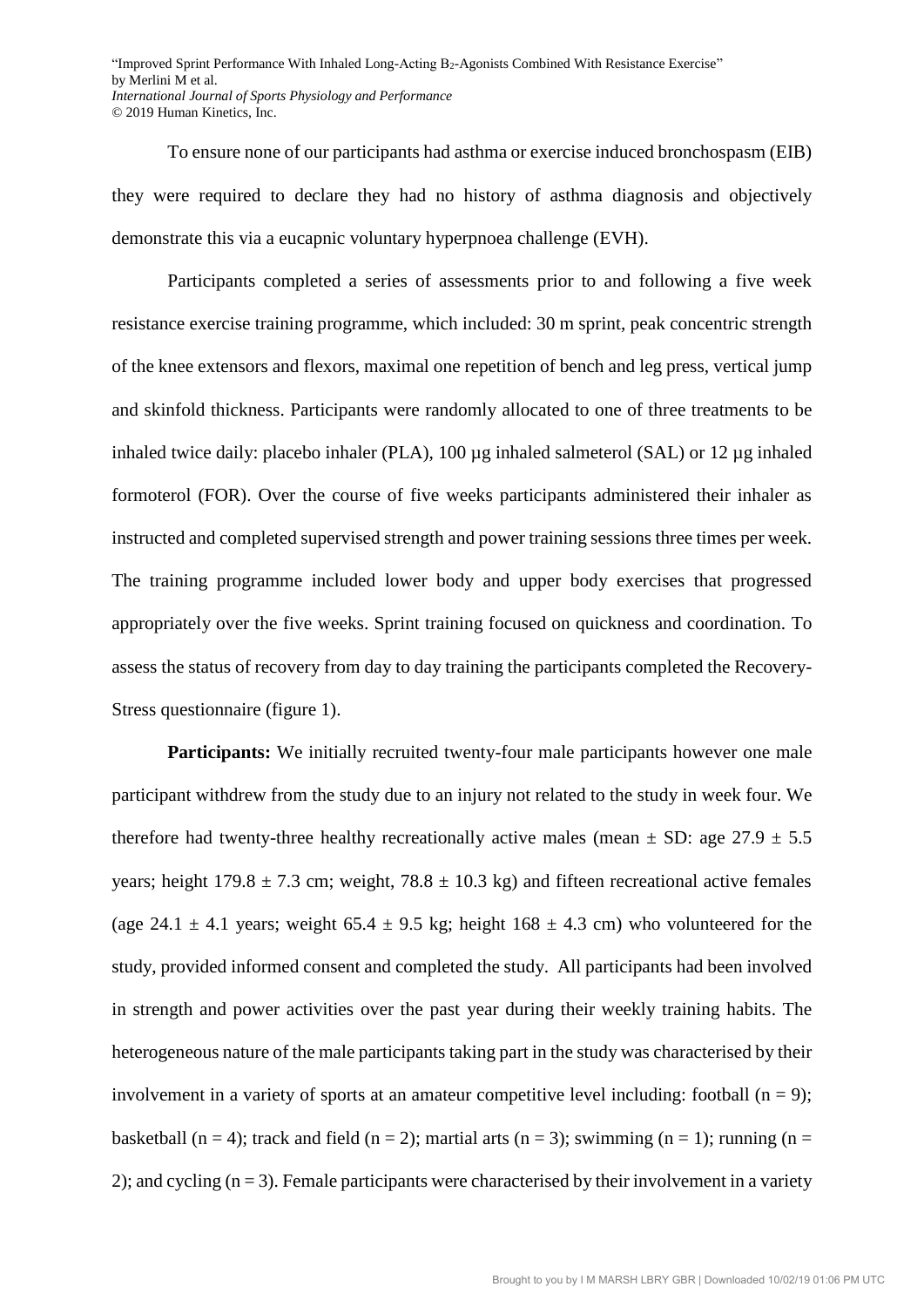of sports at an amateur competitive level including: basketball ( $n = 8$ ); football ( $n = 4$ ); boxing  $(n = 2)$ ; running  $(n = 1)$ . Prior to participation in the study none of the participants competed in strength and power lifting sports. Participants engaged in strength and power training sessions at least three times per week completing a diary to record their training engagement and progress.

**Broncho-provocation Challenge:** All participants were free from asthma and EIB, which was confirmed by the presentation of a negative EVH challenge.<sup>18</sup> The EVH challenge consisted of six minutes breathing cold dry air from a compressed gas cylinder at a target minute ventilation of 85% of estimated maximal voluntary ventilation (30 x baseline  $FEV<sub>1</sub>$ ). Maximal flow-volume loops were measured at baseline and 3, 5, 7, 10 and 15 minutes post EVH. An EVH challenge was deemed positive if the individuals  $FEV<sub>1</sub>$  fell >10% from baseline  $FEV<sub>1</sub>$  at two consecutive time points following the EVH challenge.

**Treatment groups:** Participants were randomly assigned to one of three groups using a minimisation method.<sup>19</sup> As part of this randomisation we factored in gender balance between groups so that they were balanced eight males to five females in each group. In a single blinded randomised design each group was allocated to use either:

- Placebo inhaler (containing water vapor) twice daily (PLA)
- Inhaled 100  $\mu$ g salmeterol twice daily (Serevant, Accuhaler 50  $\mu$ g/dose, GSK, UK)
- Inhaled 12 ug formoterol twice daily (Oxis Turbohaler 6 ug/dose, Astra Zeneka, UK)

These doses were chosen as they are high therapeutic doses permitted for use by athletes.<sup>1</sup> Participants were instructed about their inhaler technique. At each training session researchers checked the participants were using their inhalers as instructed by reading the inhalation counter on their device to confirm they were adhering to the protocol.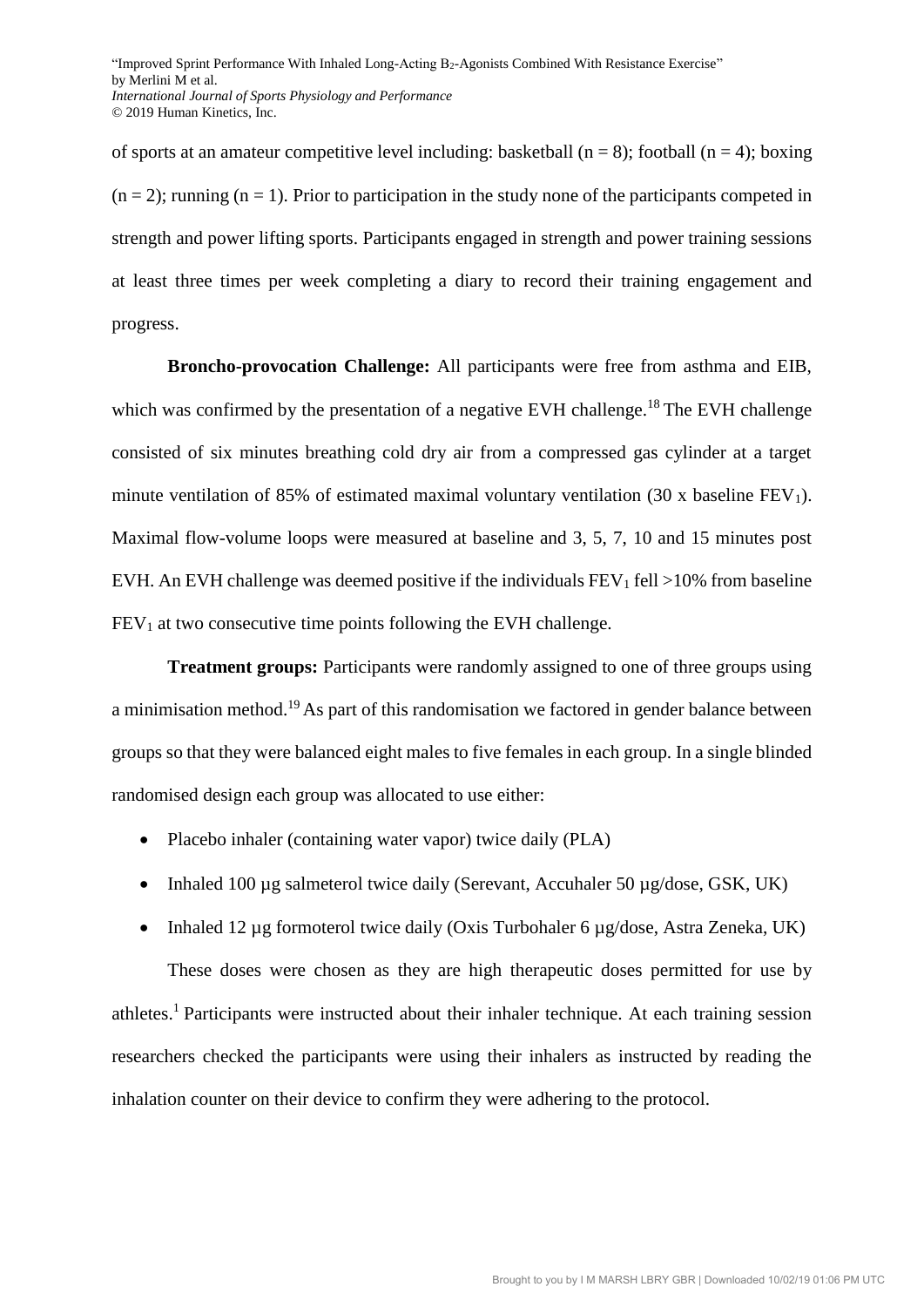#### **Assessments**

Participants completed each of the following assessments at baseline and one week after the final inhaler dose and training session (figure 1). Prior to the start of the study participants attended two familiarisation sessions for all assessments.

**30 meters sprint:** Participants were asked to complete a maximal 30 m sprint on a nonmotorised calibrated treadmill (Force Treadmill System, Woodway, SA). The peak speed data collected from the non-motorised treadmill has been described in literature to be approximately 80% of that achieved in free-sprint track performance.<sup>20</sup> Each participant completed three 30 m sprints separated by 5 minutes. The fastest 30 m sprint was recorded.

**Isokinetic dynamometry:** Participants performed three maximal voluntary contractions of the knee extensors at  $120^{\circ}.s^{-1}$  and three maximal voluntary contractions of the knee flexors at 120°.s<sup>-1</sup> (Biodex 830-210, Biodex Medical System, Shirley, New York, USA). The highest peak torque measurement was taken as a measurement of maximal strength in the knee extensors and knee flexors.

**Maximal One Repetition Bench Press and incline Leg Press:** Participants progressively worked toward a maximum one repetition for both incline leg press and bench press. The incline leg press (CF800 Leg Press/Hack Squat Machine, Bodymax, UK) was performed at 45<sup>°</sup> by first completing a six repetitions maximum. This was followed by a four repetition maximum and a two repetition maximum at increasing weights. The bench press was performed using a 20 Kg Olympic bar with weights added to it accordingly. The participants continued to complete one-repetition efforts at increasing weight until they reached failure. Each effort was separated by four minutes.<sup>21</sup> The weight lifted during the last complete repetition was taken as their maximal one repetition.<sup>22</sup>

**Power – Counter movement vertical jump (CMJ):** A counter movement jump was performed on a jump mat (Probiotics Inc., Huntsville, AL, USA). The participants were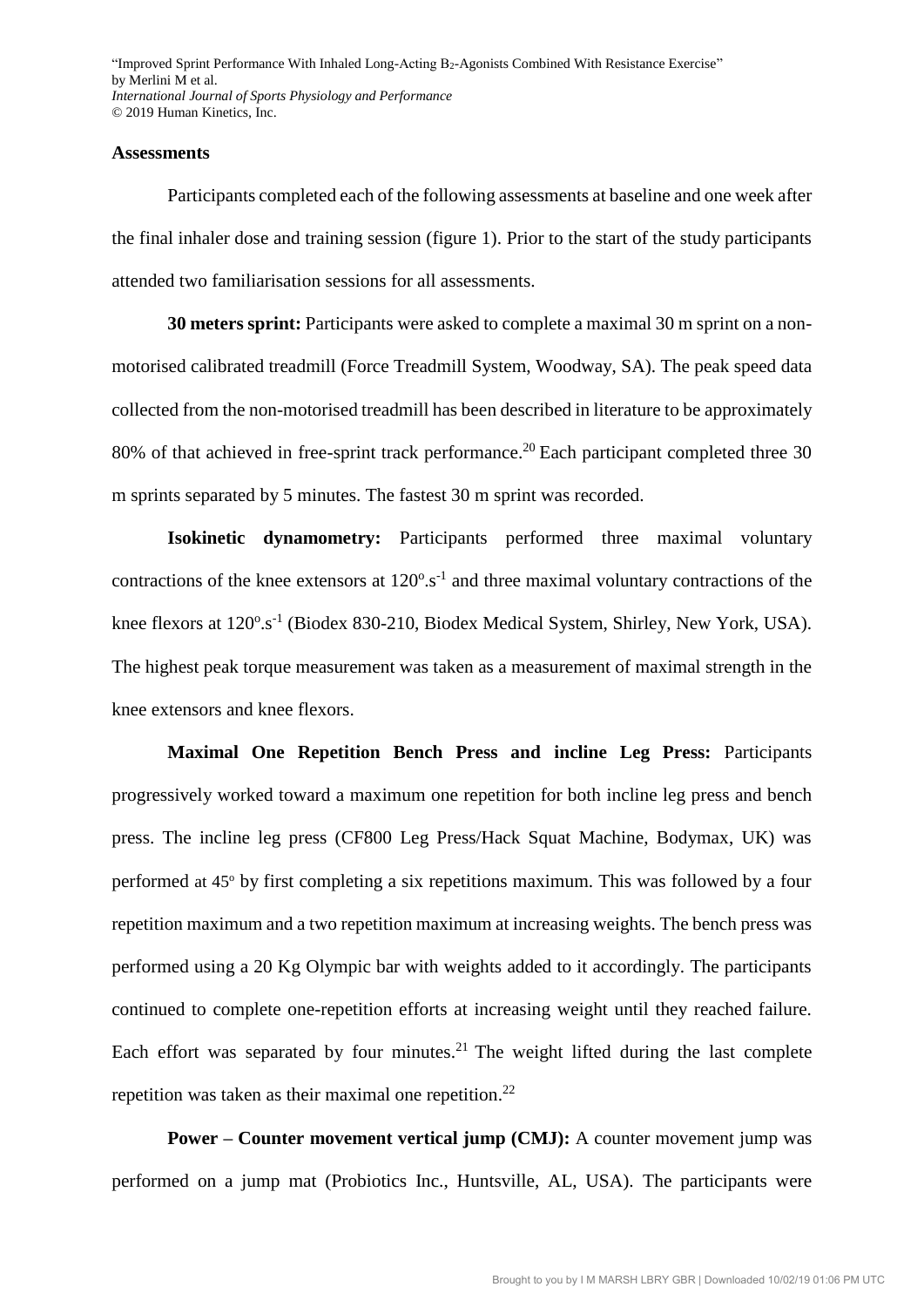instructed to jump as high as they could by performing a CMJ with an arm swing. Coaching of technique was only provided if participants consistently landed off the jump mat demonstrating poor technique. Participants performed three counter movement jumps and the greatest vertical jump height achieved was recorded.

**Body Composition:** Skin-fold thickness was taken at the following recognised sites on the right hand side of the body: triceps, biceps, subscapular and supraspinale. All measurements were taken by the same technician using a single set of Harpenden skinfold callipers (Baty International, Sussex, UK). Skin-fold thickness measurements were taken from each site consecutively a total of two times with the mean of the two measurements taken as the skin fold thickness for each specific site. The criterion for a valid measurement was a difference of less than 1 mm between the two totals. If this was not the case the measurements were repeated until the criterion was met. The sum of four mean skin-folds thickness measurement was calculated.

**Recovery, Sleep and Mood Questionnaires:** Participants completed questionnaires in week three and five to measure recovery and stress from training and mood. Recovery and stress from training were assessed via the Recovery-Stress Questionnaire for athletes.<sup>23</sup> Mood was assessed using the Brunel Mood Scale. 24

**Strength and Power Training Programme:** Following the completion of the above baseline assessments participants began a strength and power training programme. The training programme focused on developing strength, power and sprinting. Participants training was individualised and supervised by a strength and conditioning specialist.

Participants training incorporated lower body exercise such as lunges, squat, leg press and leg curl; upper body exercises included chest and shoulder press, shoulder dumbbell raise and arm exercises using both barbell and dumbbells. Each training session consisted of twelve exercises. Each exercise was completed with a target of completing three sets of eight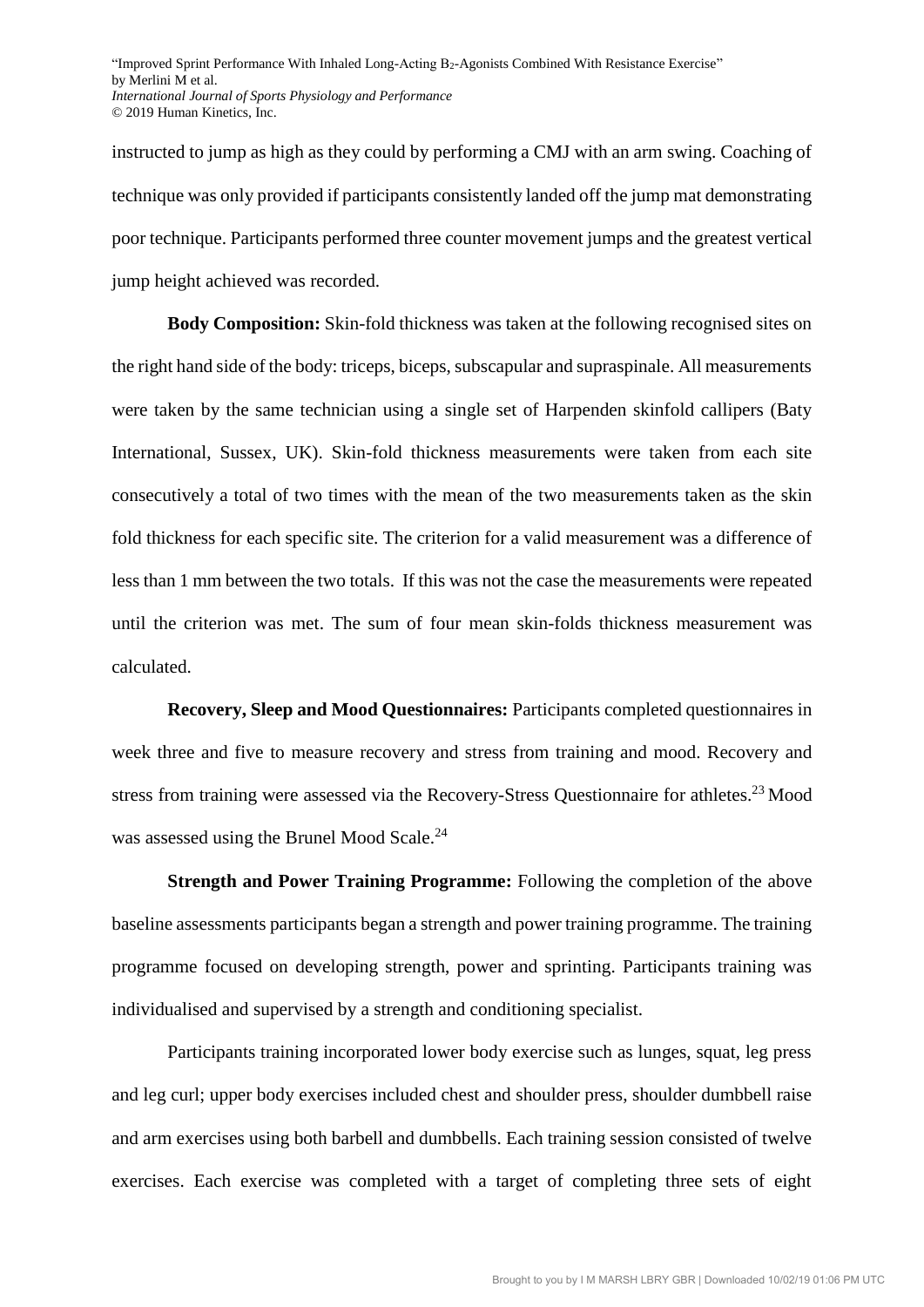repetitions, with each set separated by two minutes. When participants were able to complete all three sets they increased the load. Sprint training included exercises involving quickness and coordination with a set of 5 to 10 m sprint accelerations performed five times at the end of the training session. Participants recorded total work done during each session. Participants were asked not to engage in strength, power or sprint training outside of the programme. Aerobic training outside of the study was restricted to two sessions per week. It was not feasible to accurately record or control for the intensity and duration of any additional endurance based training.

**Statistical Analysis:** Changes in sprint performance, strength, power, mood, recovery, sleep and skinfold thickness from baseline to week five between PLA, SAL and FOR were analysed using a mixed model repeated measures ANOVA (3 group x 2 time). Assumptions for this analysis was checked and corrected for according to the methods described by Atkinson and Nevill.<sup>25</sup> A P $\leq$ 0.05 was deemed significant. Effect size was calculated according to Cohen's statistical power analysis used to indicate the standardised difference between two means measuring small, medium and large effect sizes  $(d= 0.20, 0.50, 0.80.)$ <sup>26</sup>

### **Results**

There were no differences at baseline between groups for any of the sprint  $(p=0.670)$ , strength and power ( $p=0.226$ ), anthropometric ( $p=0.438$ ) and skinfolds ( $p=0.762$ ). Psychological variables were different at baseline (p=0.001) but not at week 3 and week 5 between groups  $(p=0.234)$  (table 1, 2 and 3).

#### *30 m Sprint*

Between baseline and week five 30 m sprint time improved in both the FOR  $(-0.29 \pm 1.00)$ 0.11 s; p=0.049; ES= 0.50) and SAL  $(-0.35 \pm 0.05 \text{ s}$ ; p=0.040; ES= 0.41) groups when compared to the placebo group  $(+0.01 \pm 0.11 \text{ s})$ ; see table 1 and figure 2).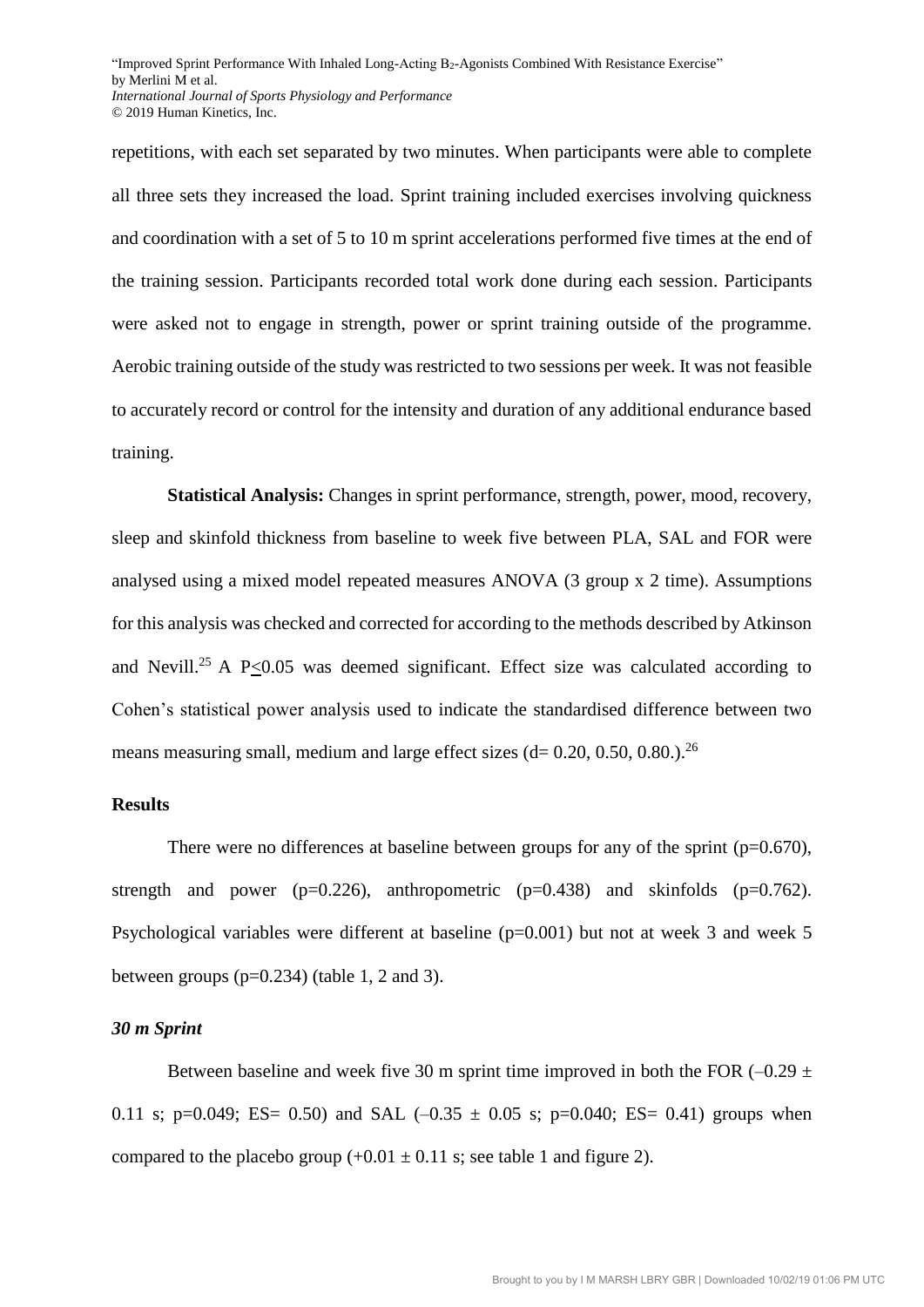#### *Strength and Power Assessments*

Over the five weeks all groups improved markers of strength and power (see table 1). There was no difference in the rate of improvement between groups.

### **Anthropometric measures**

Over the five weeks of training the sum of skinfold thickness across four sites did not change significantly ( $p=0.762$ ; table 2). No significant changes in body mass between groups were observed over the five weeks of training (p=0.915; table 2).

#### **Recovery, Sleep and Mood Questionnaires**

Recovery-Stress Questionnaire index did not change (p=0.395) across the five week training period in PLA, SAL or FOR groups (table 3).

# **Discussion**

Our study suggests that 30 m sprint performance is improved when daily doses of inhaled formoterol or salmeterol are combined with strength, power and sprint training over a five week period. However we did not observe significant changes in strength, power, mood, recovery or skinfold thickness between formoterol, salmeterol and placebo over the five-week period.

The improved 30 m sprint performance following five weeks of inhaled formoterol or salmeterol administration in our study was similar to previous reports examining acute and long term use of β<sub>2</sub>-Agonists. Likewise, administration of oral β<sub>2</sub>-Agonists enhances muscle strength and peak power output during maximal cycling.  $27, 28, 29$  Improvements in sprint and power performance from short-term use of  $β<sub>2</sub>$ -Agonists has been suggested to be as a result of increased skeletal muscle mass and maximal muscle force production, leading to greater initial peak power.<sup>13</sup> Furthermore, high doses of formoterol can augment resting energy expenditure and fat utilization in active males.<sup>10</sup> However, in some cases where authors report changes in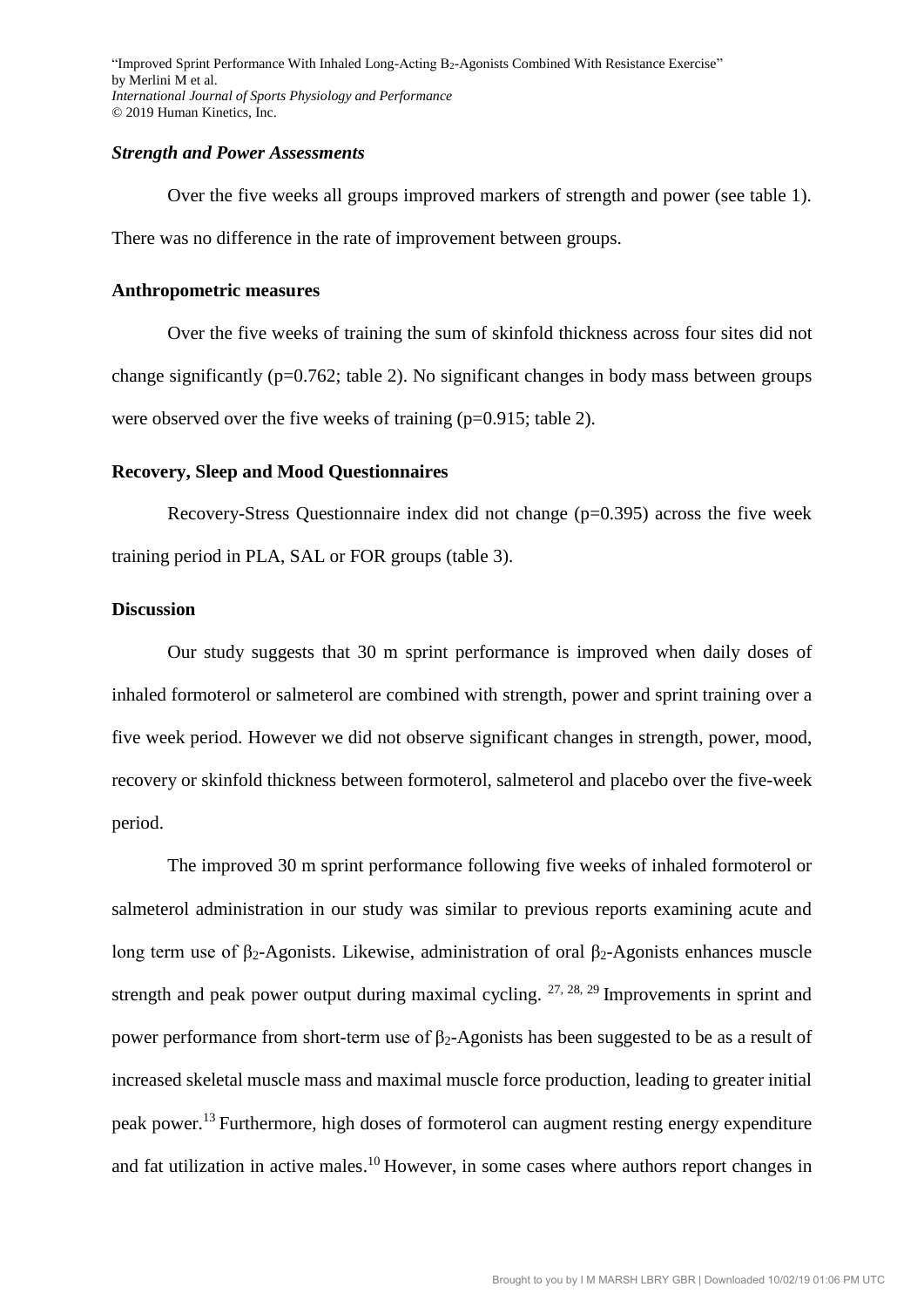peak power this does not correspond to significant improvements in the mean power produced during a wingate test.<sup>12</sup> Although wingate performance is related to sprint performance, the duration of our 30 m sprint was approximately seven seconds compared to the 30 s Wingate challenge. It may be long-term use of formoterol and salmeterol have a greater potential for ergogenic action for explosive sprints lasting under 10 s, compared to longer sprinting activities. Further research is required to confirm this hypothesis.

In our study although we observed an improvement in sprint performance we did not see changes in strength, power or skinfold thickness. This may due to the smaller therapeutic doses of salmeterol and formoterol use in our study, compared to other studies using supratherapeutic doses. <sup>30</sup> Although, our method of using skin fold thickness to measure changes in body composition may not have been sensitive enough to detect changes in muscle mass. By using other means of measuring changes in body composition (e.g. DEXA) we may have detected changes in muscle mass. In a recent study by Jessen et.al <sup>9</sup>they observed a significant increase in lean body mass of 1.03 – 1.04 kg as detected by DEXA following daily inhalation of 4 mg terbutaline over a four week period whilst participants engaged in strength training and also those in an habitual life-style group, but this was not the case for those engaging in endurance training.

Gender differences in pulmonary anatomy may influence the potential ergogenic action of formoterol and salmeterol. Although previous studies that have suggested this may be the case for salbutamol, the hypothesis has not been rigorously investigated.<sup>31</sup> Due to the relatively small number of females in our study, our data was underpowered to conduct meaningful sub analyses.

Future studies should investigate the relationship between long acting  $\beta_2$ -Agonists administration in male and female athletes and the bio-availability required to stimulate an increase in muscle protein turnover and synthesis between sexes. Previous studies suggest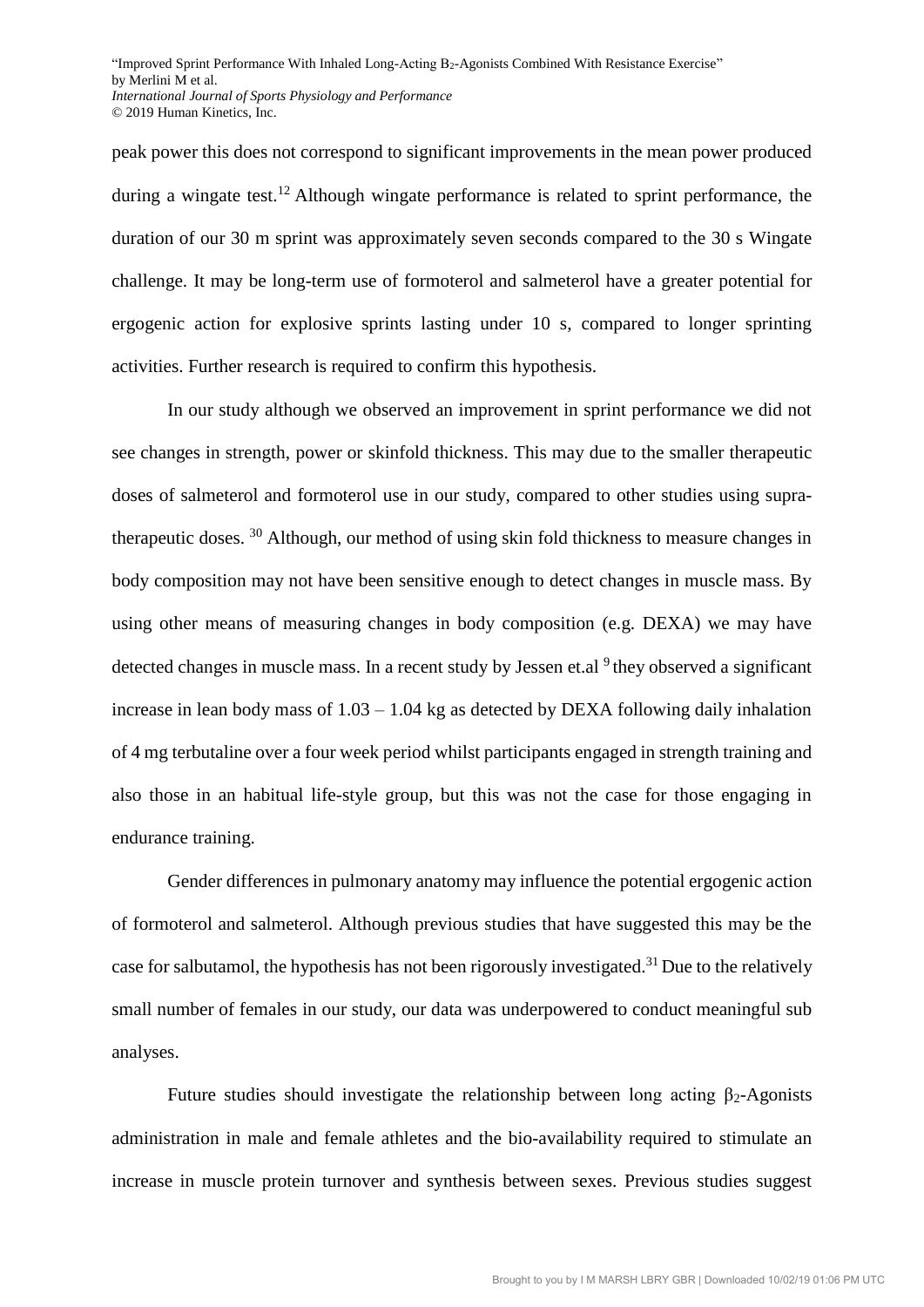formoterol induces opposing effects between oxidation and synthesis but ultimately results in net anabolic gain because of a greater anti-catabolic effect (oxidation) over reduced synthesis.<sup>10</sup> In females, these anti-catabolic and synthesis effects were three-fold larger when compared to men. 10

A limitation of this study is that we cannot assume the observations we have seen in our participants who take part in recreational sport translate to elite athletes. However, if elite athletes did take part in our study they may have been subject to a doping test, in which they may have provided a urine sample with a concentration of formoterol that is above the permitted level and therefore committed an anti-doping violation. For this reason we excluded elite athletes from participating. Future studies may incorporate highly trained individuals to investigate whether they experience a similar response to sprint performance following five weeks of inhaling either formoterol or salmeterol.

Previous studies have demonstrated that the potential ergogenic action of long-term use of  $\beta_2$ -Agonists can be confounded by endurance training.<sup>9</sup> In our study we specifically focused on strength and power training which has previously been shown not to confound increases in lean mass. We have not investigated whether endurance training would confound the improvements in 30 m sprint performance, which has been previously reported when short acting  $\beta_2$ -Agonists have been used over a four to six week period incorporating endurance training.<sup>32</sup>

Athletes use formoterol and salmeterol to protect against bronchoconstriction. Both drugs have side effects including: increased heart rate, headaches, tremors, muscle cramps and palpitations. It is not known whether athletes using either inhaled formoterol or salmeterol increase the risk of these side effects. However, in our study we did not observe athletes reporting these symptoms throughout the study. Furthermore, we did not see any significant differences between the recovery, sleep and mood between groups. We investigated these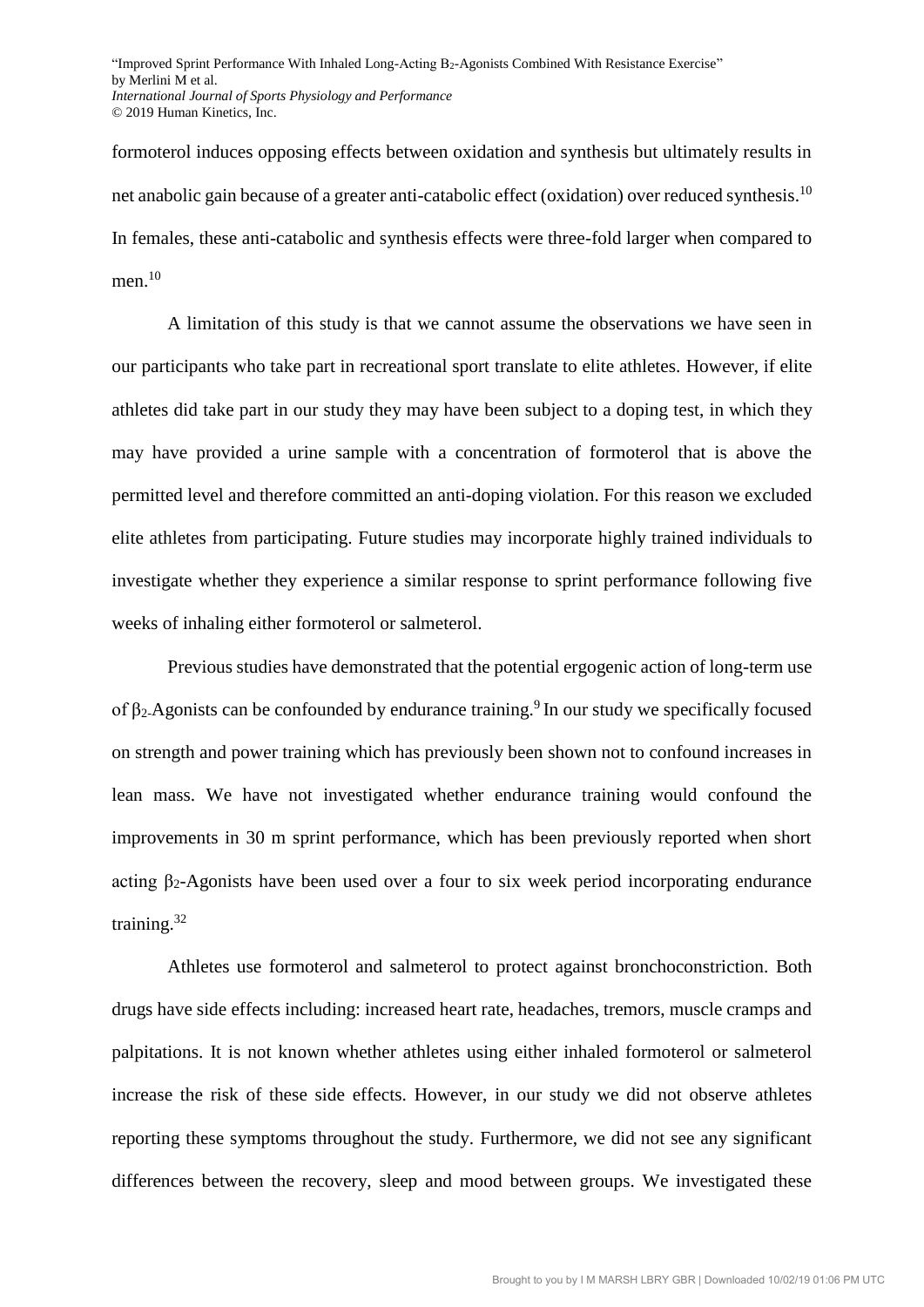parameters to see if salmeterol or formoterol may have influenced perception of recovery between training days. As we have not detected any differences between groups we can exclude this as a potential mechanism to explain improvements in 30 m sprint performance.

#### **Conclusion**

This study was the first to demonstrate five weeks of therapeutic doses of either inhaled salmeterol or formoterol in combination with strength, power and sprint training may improve 30 m sprint performance. At this stage we are not able to conclude that similar effects will occur in highly trained athletes using similar doses. Therefore anti-doping stake-holders may wish to commission investigations into whether highly trained athletes experience a similar ergogenic action from inhaled formoterol or salmeterol. These studies should be conducted before changes to the WADA Prohibited List are recommended. However, our findings suggest that consideration should be given to closer monitoring of inhaled long acting  $\beta_2$ -Agonists use by athletes in and out of competition. Future research is required to investigate the mechanism behind the potential improvement in sprint performance in both males and females.

#### **Practical Application**

Our results demonstrate long-term use of long acting beta-2-agonists may lead to improvements in sprint performance. Before changes are made to the WADA anti-doping code, similar research project on highly trained athletes should be conducted.

#### **Acknowledgements**

This study was funded by a grant from the World Anti-Doping Agency.

## **Conflict of Interest**

None to report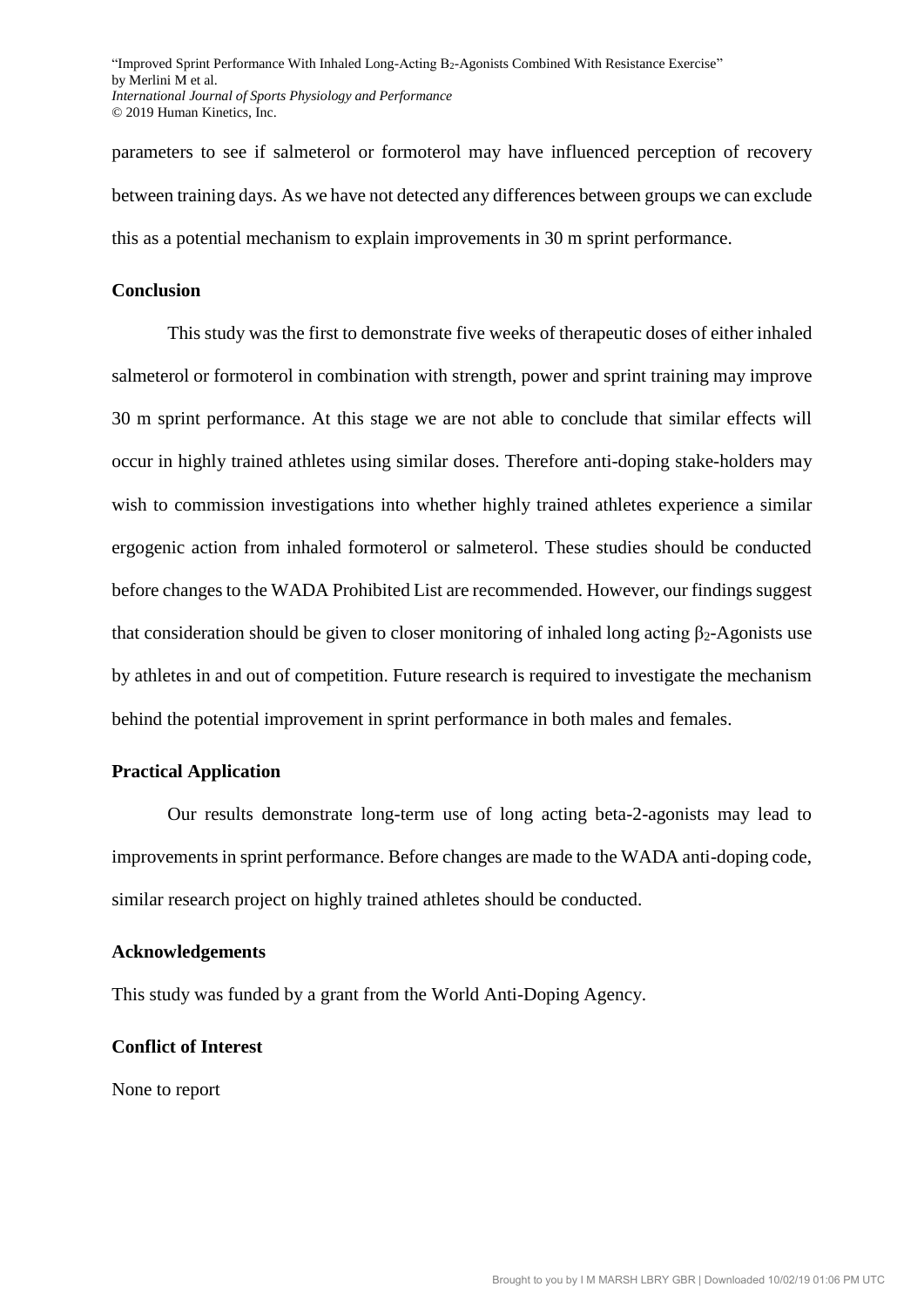# **References**

- 1. Prohibited List. World Anti-Doping Agency. https://www.wadaama.org/sites/default/files/prohibited\_list\_2019\_en.pdf . Accessed January 1, 2019.
- 2. B.M. Pluim, O. de Hon, J.B. Staal, J. Limpens, H. Kuipers, S. E. Overbeek, A. H. Zwinderman, R. J. P. M. Scholten. β2-Agonists and Physical Performance. *Sport Med.* 2011;41(1):39–57
- 3. Tjørhom A, Riiser A, Carlsen KH. Effects of formoterol on endurance performance in athletes at an ambient temperature of -20 degrees C. *Scand J Med Sci Sports*. 2007;17(6):628-635
- 4. Sue-Chu M, Sandsund M, Helgerud J, Reinertsen RE, Bjermer L. Salmeterol and physical performance at -15 degrees C in highly trained nonasthmatic cross-country skiers. *Scand J Med Sci Sports*. 1999;9(1):48-52.
- 5. Hostrup M, Kalsen A, Ortenblad N, et al. β2-adrenergic stimulation enhances Ca2+ release and contractile properties of skeletal muscles, and counteracts exercise-induced reductions in Na+-K+-ATPase Vmax in trained men. *J Physiol*. 2014;592(24):5445- 5459.
- 6. Kalsen A, Hostrup M, Backer V, Bangsbo J. Effect of formoterol, a long-acting β2 adrenergic agonist, on muscle strength and power output, metabolism, and fatigue during maximal sprinting in men. *Am J Physiol Regul Integr Comp Physiol*. 2016;310(11):1312-1321.
- 7. A. M. J. Sanchez, F. Borrani, M.A. Le Fur, A. Le Mieux, V. Lecoultre,G. Py, C. Gernigon, K. Collomp, R. Candau. Acute supra-therapeutic oral terbutaline administration has no ergogenic effect in non-asthmatic athletes. *European Journal of Applied Physiol.* 2013;113(2):411–418
- 8. Burniston JG, Clark WA, Tan L-B, Goldspink DF. Dose-dependent separation of the hypertrophic and myotoxic effects of the β2-adrenergic receptor agonist clenbuterol in rat striated muscles. *Muscle Nerve*. 2006;33(5):655-663.
- 9. Jessen S, Onslev J, Lemminger A, Backer V, Bangsbo J, Hostrup M. Hypertrophic effect of inhaled beta-2-agonist with and without concurrent exercise training: A randomized controlled trial. *Scand J Med Sci Sports*. 2018;28(10):2114-2122
- 10. Lee P, Day RO, Greenfield JR, Ho KKY. Formoterol, a highly  $\beta_2$ -selective agonist, increases energy expenditure and fat utilisation in men. *Int J Obes*. 2013;37(4):593-597
- 11. Hostrup M, Reitelseder S, Jessen S, et al. Beta2 -adrenoceptor agonist salbutamol increases protein turnover rates and alters signalling in skeletal muscle after resistance exercise in young men. *J Physiol*.2018;596(17):4121-4139
- 12. Hostrup M, Kalsen A, Auchenberg M, Bangsbo J, Backer V. Effects of acute and 2 week administration of oral salbutamol on exercise performance and muscle strength in athletes. *Scand J Med Sci Sports*. 2016;26(1):8-16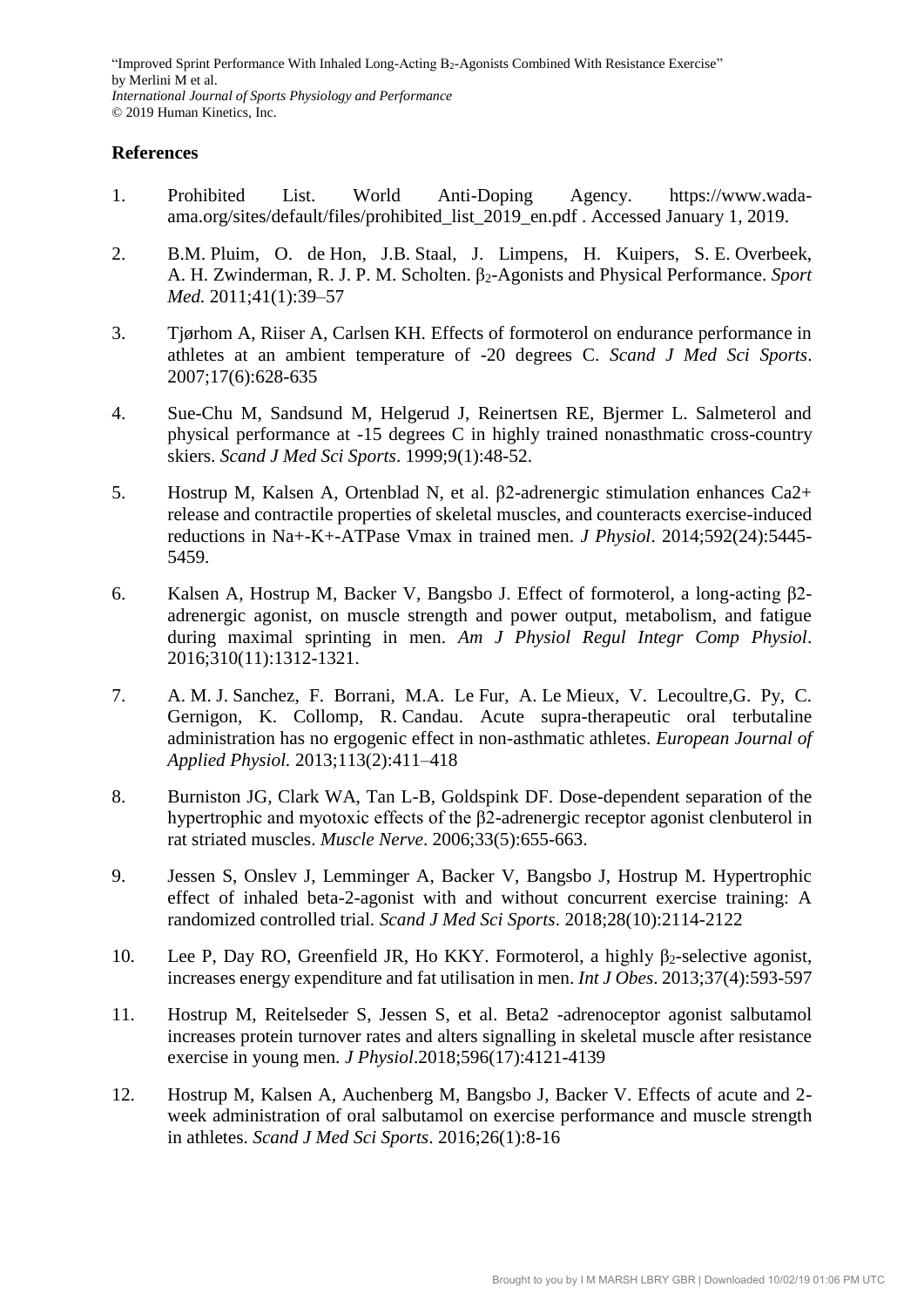- 13. Hostrup M, Kalsen A, Onslev J, Jessen S, Haase C, Habib S, Ørtenblad N, Backer V, Bangsbo J. Mechanisms underlying enhancements in muscle force and power output during maximal cycle ergometer exercise induced by chronic  $β_2$ -adrenergic stimulation in men*. J Appl Physiol* 2015;119: 475–486.
- 14. Hostrup M, Onslev J, Jacobson GA, Wilson R, Bangsbo J. Chronic β2 -adrenoceptor agonist treatment alters muscle proteome and functional adaptations induced by high intensity training in young men. *J Physiol*. 2018;596(2):231-252.
- 15. Onslev J, Jacobson G, Narkowicz C, et al. Beta-2-adrenergic stimulation increases energy expenditure at rest, but not during submaximal exercise in active overweight men. *Eur J Appl Physiol*. 2017;117(9):1907-1915.
- 16. Yang YT, McElligott MA. Multiple actions of beta-adrenergic agonists on skeletal muscle and adipose tissue. *Biochem J*. 1989;261(1):1-10.
- 17. Dickinson J, Hu J, Chester N, Loosemore M, Whyte G. Acute Impact of Inhaled Short Acting B2-Agonists on 5 Km Running Performance. *J Sports Sci Med*. 2014;13(2):271- 279.
- 18. Anderson SD, Argyros GJ, Magnussen H, Holzer K. Provocation by eucapnic voluntary hyperpnoea to identify exercise induced bronchoconstriction. *Br J Sports Med*. 2001;35(5):344-347.
- 19. Scott NW, McPherson GC, Ramsay CR, Campbell MK. The method of minimization for allocation to clinical trials. a review. *Control Clin Trials*. 2002;23(6):662-674.
- 20. Morin J-B, Sève P. Sprint running performance: comparison between treadmill and field conditions. *Eur J Appl Physiol*. 2011;111(8):1695-1703.
- 21. Willardson JM. A brief review: factors affecting the length of the rest interval between resistance exercise sets. *J Strength Cond Res*. 2006;20(4):978-984.
- 22. Baechle TR, Earle RW. *Essentials of Strength Training and Conditioning*. Human Kinetics; 2008.
- 23. Kellmann M. Preventing overtraining in athletes in high-intensity sports and stress/recovery monitoring. *Scand J Med Sci Sports*. 2010;20 Suppl 2:95-102.
- 24. Terry PC, Lane AM, Fogarty GJ. Construct validity of the Profile of Mood States Adolescents for use with adults. *Psychol Sport Exerc*. 2003;4(2):125-139.
- 25. Atkinson G, Nevill AM. Selected issues in the design and analysis of sport performance research. *J Sports Sci*. 2001;19(10):811-827.
- 26. Cohen J. Statistical Power Analysis. *Curr Dir Psychol Sci*. 1992;1(3):98-101.
- 27. Martineau L, Horan MA, Rothwell NJ, Little RA. Salbutamol, a beta 2-adrenoceptor agonist, increases skeletal muscle strength in young men. *Clin Sci*. 1992;83(5):615-621.
- 28. Le Panse B, Collomp K, Portier H, et al. Effects of short-term salbutamol ingestion during a Wingate test. *Int J Sports Med*. 2005;26(7):518-523.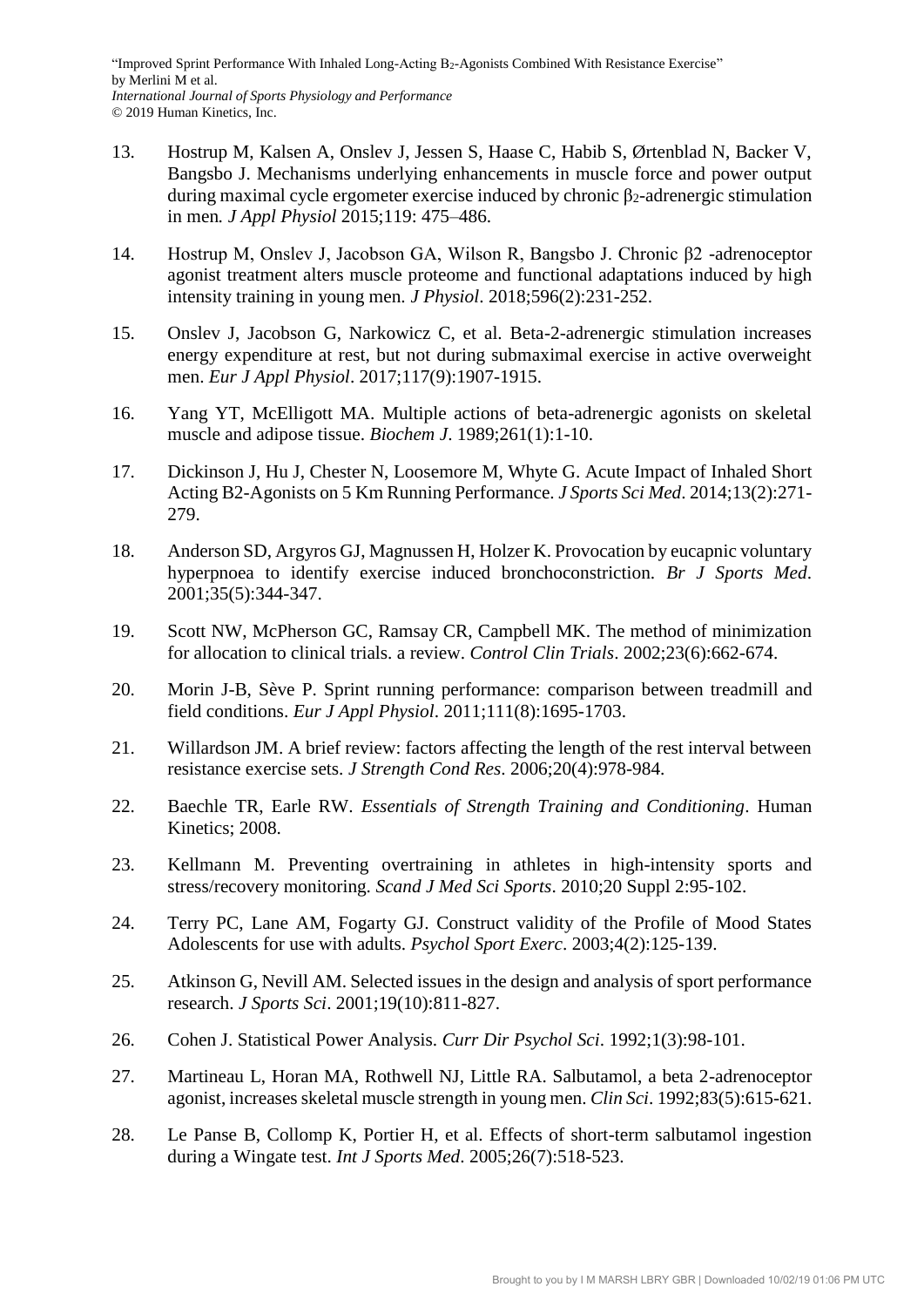- 29. Le Panse B, Arlettaz A, Portier H, Lecoq A-M, De Ceaurriz J, Collomp K. Short term salbutamol ingestion and supramaximal exercise in healthy women. *Br J Sports Med*. 2006;40(7):627-631.
- 30. Hostrup M., Kalsen A., Bangsbo J., Hemmersbach P., Karlsson S., Backer V. High-dose inhaled terbutaline increases muscle strength and enhances maximal sprint performance in trained men. *Eur J Appl Physiol.* 2014;114:2499–2508
- 31. Koch S, Karacabeyli D, Galts C, MacInnis MJ, Sporer BC, Koehle MS. Effects of inhaled bronchodilators on lung function and cycling performance in female athletes with and without exercise-induced bronchoconstriction. *J Sci Med Sport*. 2015;18(5):607-612.
- 32. Dickinson J, Molphy J, Chester N, Loosemore M, Whyte G. The ergogenic effect of long-term use of high dose salbutamol. *Clin J Sport Med*. 2014;24(6):474-481.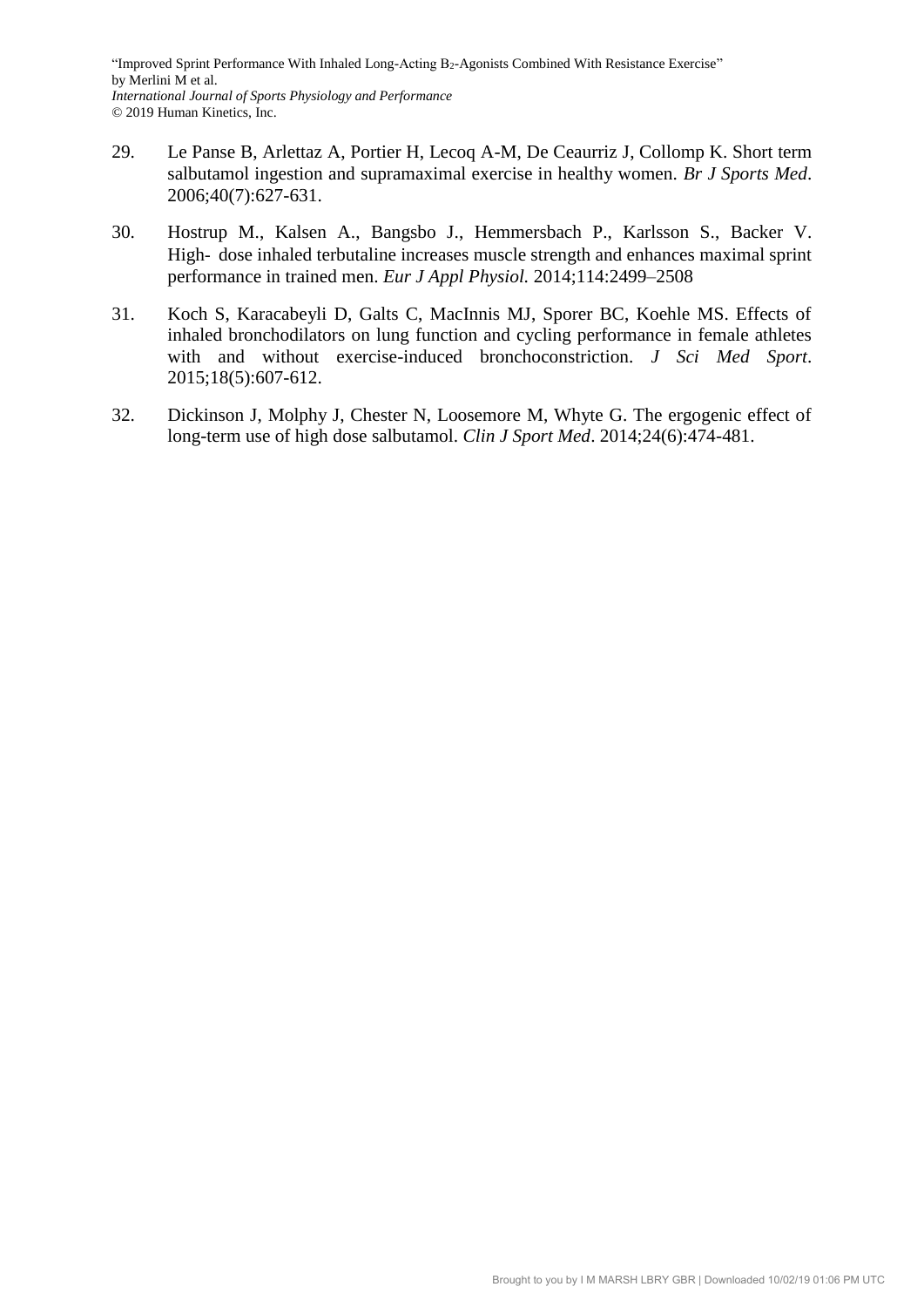© 2019 Human Kinetics, Inc.



**Figure 1**: Schematic representation of the study across five week training intervention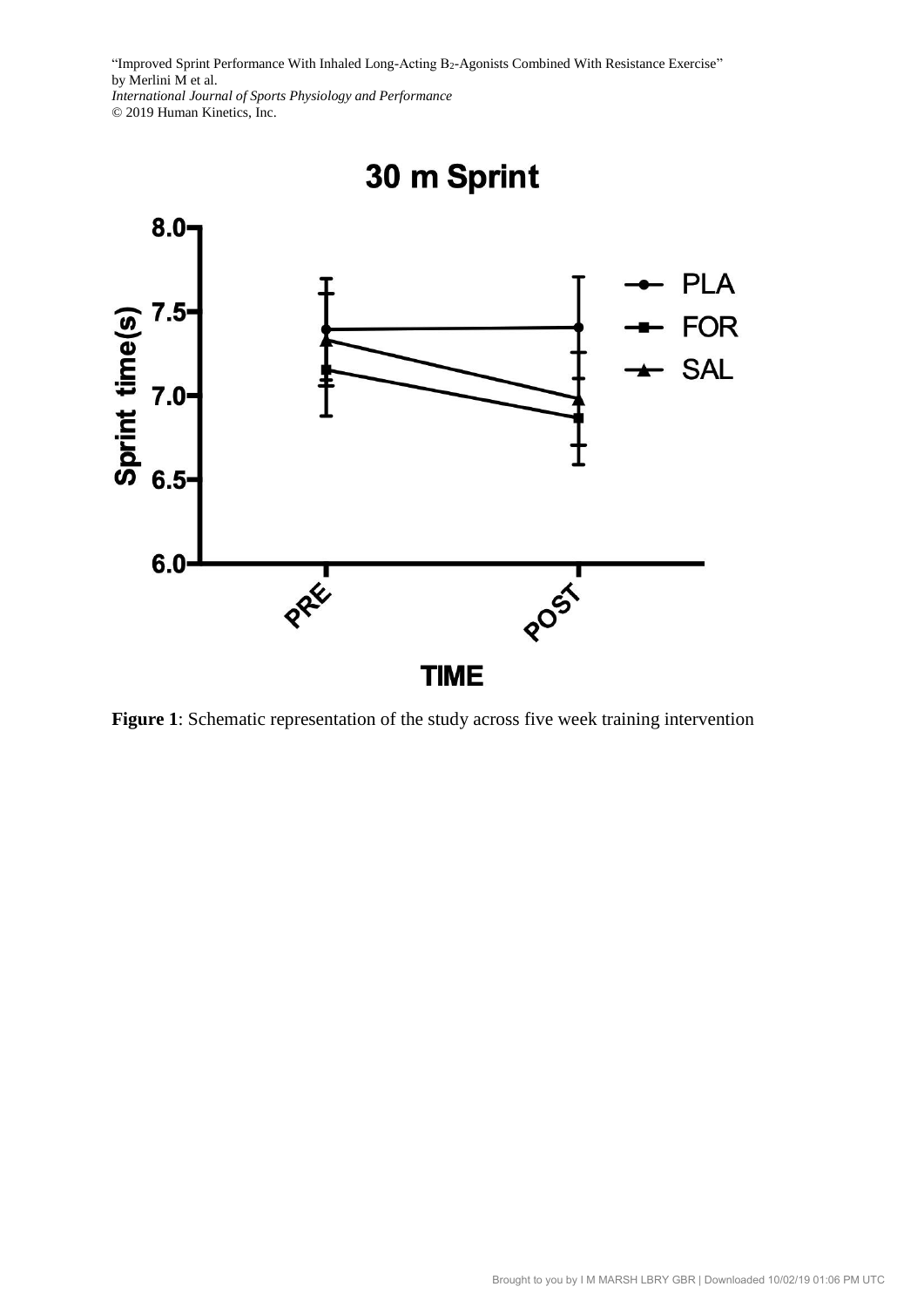

Figure 2: 30 m sprint performance at pre and post five weeks training for (a) participants in PLA, (b) participants in SAL, (c) participants in FOR and (d) mean 30 m sprint performance in PLA, SAL and FOR groups.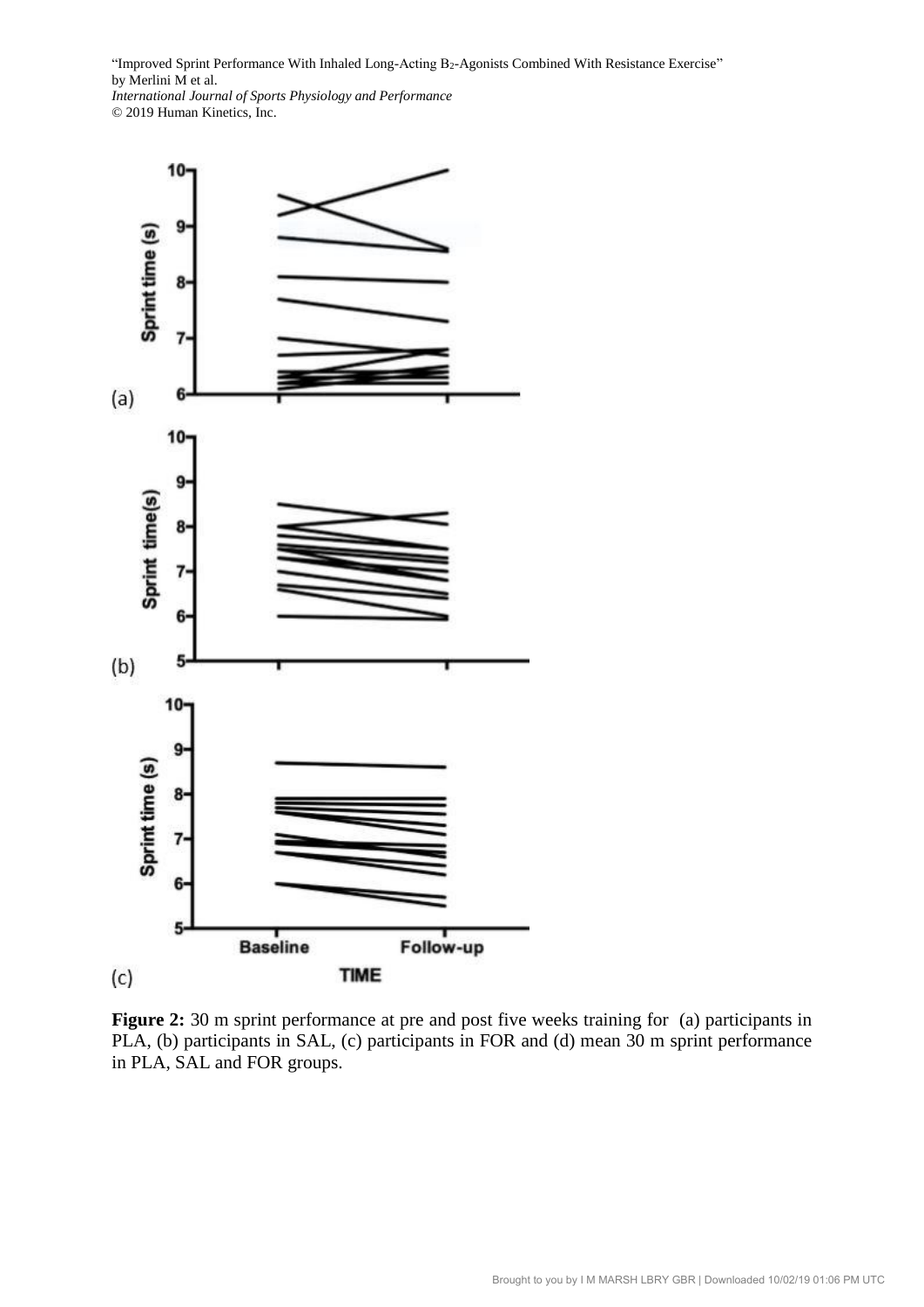|                                     |                    | <b>SAL</b>            |                      |                    | <b>FOR</b>            |                      |                    | <b>PLA</b>         |                    |
|-------------------------------------|--------------------|-----------------------|----------------------|--------------------|-----------------------|----------------------|--------------------|--------------------|--------------------|
|                                     | Week               | Week                  | <b>Mean</b>          | Week               | Week                  | <b>Mean</b>          | Week               | Week               | <b>Mean</b>        |
|                                     | $\bf{0}$           | 5                     | <b>Change</b>        | $\bf{0}$           | 5                     | <b>Change</b>        | $\boldsymbol{0}$   | 5                  | change             |
| 1RM Inc. Leg<br>Press $(Kg)$        | $102 \pm$<br>59    | 135 $\pm$<br>92       | $33 \pm 41$          | $111 \pm$<br>59    | $135 \pm$<br>92       | $24 \pm 44$          | $102 \pm$<br>58    | $131 \pm$<br>83    | $29 \pm 41$        |
| 1RM Hack Squat<br>(Kg)              | 135 $\pm$<br>57    | $201 \pm$<br>57       | $66 \pm 40$          | $123 \pm$<br>33    | 190 $\pm$<br>34       | $67 \pm 15$          | $108 \pm$<br>34    | $166 \pm$<br>52    | $58 \pm 21$        |
| 1RM Bench Press<br>(Kg)             | $55 \pm$<br>20     | $64 \pm$<br>27        | $9 \pm 26$           | $51 \pm$<br>20     | $57 \pm$<br>17        | $6 \pm 18$           | $53 \pm$<br>27     | $60 \pm$<br>31     | $7 + 44$           |
| Leg Extension<br>(N <sub>•</sub> m) | $226 \pm$<br>48    | $228 +$<br>22         | $1 \pm 41$           | 199 $\pm$<br>24    | $212 +$<br>23         | $13 \pm 33$          | $186 \pm$<br>19    | $189 \pm$<br>36    | $3 \pm 27$         |
| Leg Flexion<br>(N <sub>•</sub> m)   | $123 \pm$<br>23    | $137 \pm$<br>10       | $14 \pm 25$          | $121 \pm$<br>18    | $128 \pm$<br>16       | $7 \pm 9$            | $110 \pm$<br>12    | $121 \pm$<br>10    | $11 \pm 14$        |
| Vertical Jump<br>(cm)               | $49.6 \pm$<br>10.7 | 53.5 $\pm$<br>9.4     | $3.9 \pm 5.2$        | 49.7 $\pm$<br>8.8  | $54 \pm$<br>10.4      | $4.3 \pm 5.9$        | $49.4 +$<br>8.1    | $52.3 \pm$<br>8.4  | $2.9 \pm$<br>7.3   |
| $30 \text{ m}$ Sprint (s)           | $7.38 \pm$<br>0.70 | $7.03 \pm$<br>$0.72*$ | - 0.35 $\pm$<br>0.05 | $7.10 \pm$<br>0.70 | $6.81 \pm$<br>$0.74*$ | - 0.29 $\pm$<br>0.11 | $7.40 \pm$<br>1.33 | $7.41 \pm$<br>1.23 | $0.01 \pm$<br>0.11 |

**Table 1:** 30 meters Sprint, Power and Strength Performance in SAL, FOR and PLA groups at week 0 and week 5 (Mean  $\pm$  SD)

Abbreviations: 1RM = one maximal repetition; SAL = salmeterol; FOR = formeterol; PLA = placebo

*\* = Significantly different from PLA (P < 0.05)*.

Incline Leg press 45°, Hack Squat and Bench Press measured is reported at 1RM; Leg Extension, Leg Flexion is reported as

Peak Torque measured at 120°.s<sup>-</sup>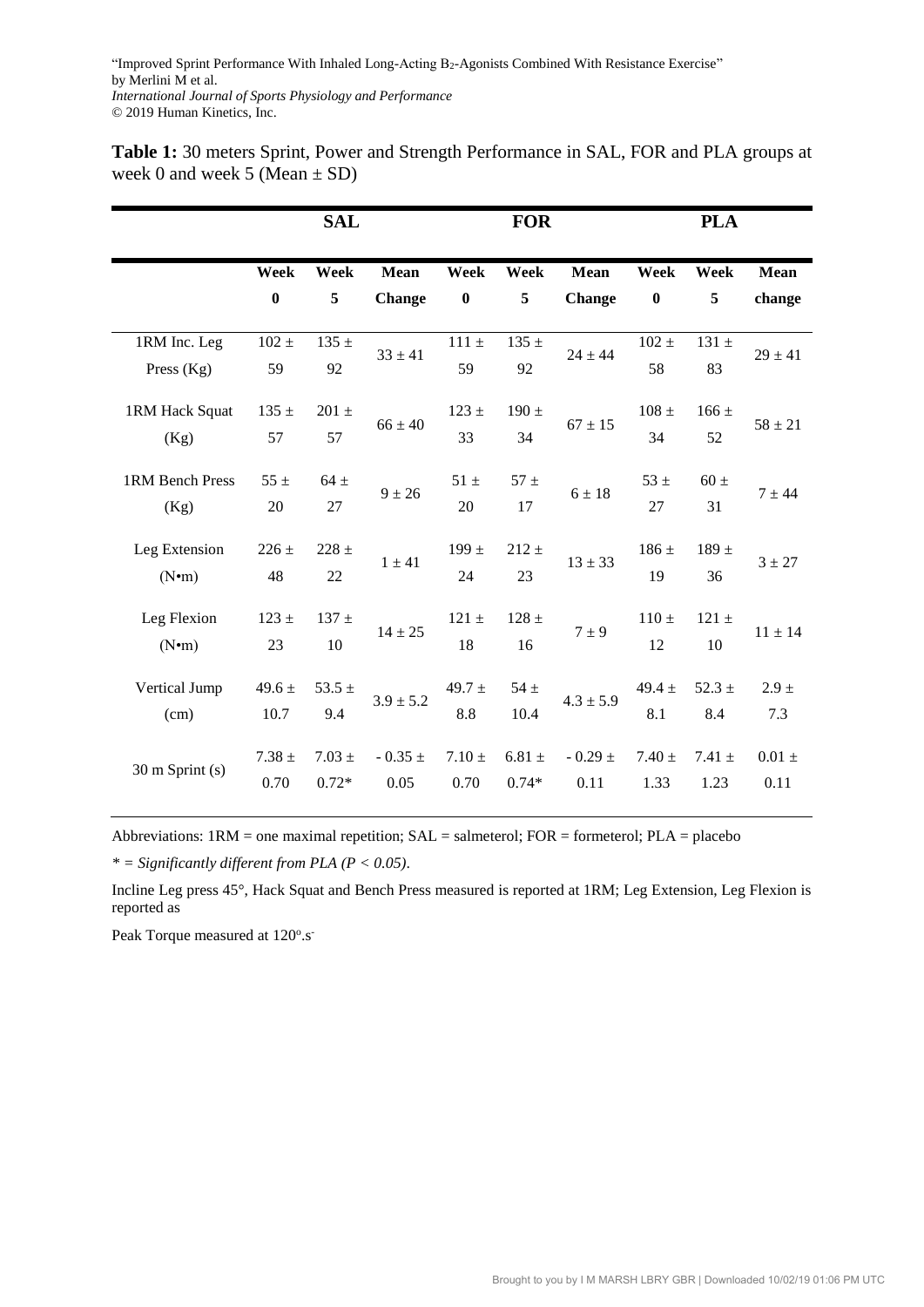| Table 2: Skinfolds and Body Mass from week 0 to week 5 in SAL, FOR and PLA groups. |  |  |  |
|------------------------------------------------------------------------------------|--|--|--|
| Mean $\pm$ SD.                                                                     |  |  |  |

|                  | <b>SAL</b>   |            |               | <b>FOR</b> |                     |               | <b>PLA</b>       |            |             |
|------------------|--------------|------------|---------------|------------|---------------------|---------------|------------------|------------|-------------|
|                  | Week<br>Week |            | Week<br>Mean  |            | <b>Mean</b><br>Week |               | Week             | Week       | <b>Mean</b> |
|                  | $\bf{0}$     | 5          | <b>Change</b> | $\bf{0}$   | 5                   | <b>Change</b> | $\boldsymbol{0}$ | 5          | change      |
| Skinfolds        | $46 \pm$     | $41 \pm$   |               | $47 \pm$   | $46 \pm$            |               | $44 +$           |            |             |
| $\Sigma$ 4 (mm)  | 18           | 12         | $-5 \pm 17$   | 16         | 15                  | $-1 \pm 28$   | 10               | $42 \pm 7$ | $-2 \pm 12$ |
| <b>Body Mass</b> | $80.8 \pm$   | $81.6 \pm$ | $-0.8 \pm$    | $76.6 \pm$ | $76.9 \pm$          | $0.3 \pm 4.1$ | $80.4 +$         | $80.1 \pm$ | $-0.3 \pm$  |
| (Kg)             | 12           | 10.6       | 2.1           | 7.1        | 5.8                 |               | 13.3             | 13.5       | 7.4         |

Abbreviations:  $\Sigma$ 4 = Sum of the four skinfold sites (triceps, biceps, subscapular and supraspinale); RM  $=$  repetition maximum; SAL  $=$  salmeterol; FOR  $=$  formoterol; PLA  $=$  placebo